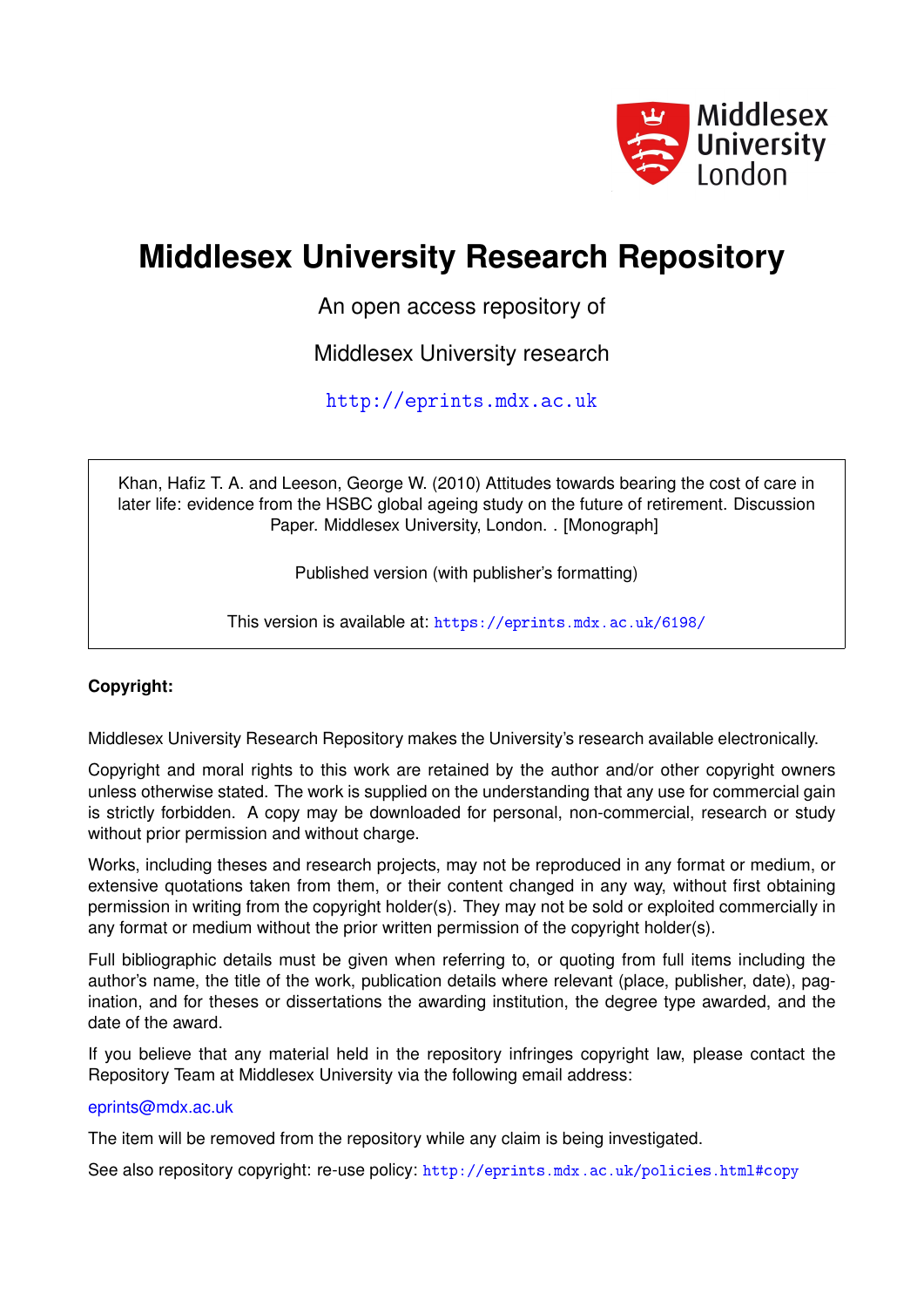

*Department of Economics and Statistics*

**Middlesex University Business School**

**Discussion Paper** No 138 March 2010

## **Attitudes Towards Bearing the Cost of Care in Later Life:** *Evidence from the HSBC Global Ageing Study on the Future of Retirement*

Hafiz T.A. Khan, PhD Department of Economics & Statistics Middlesex University Business School

George W. Leeson, PhD Oxford Institute of Ageing University of Oxford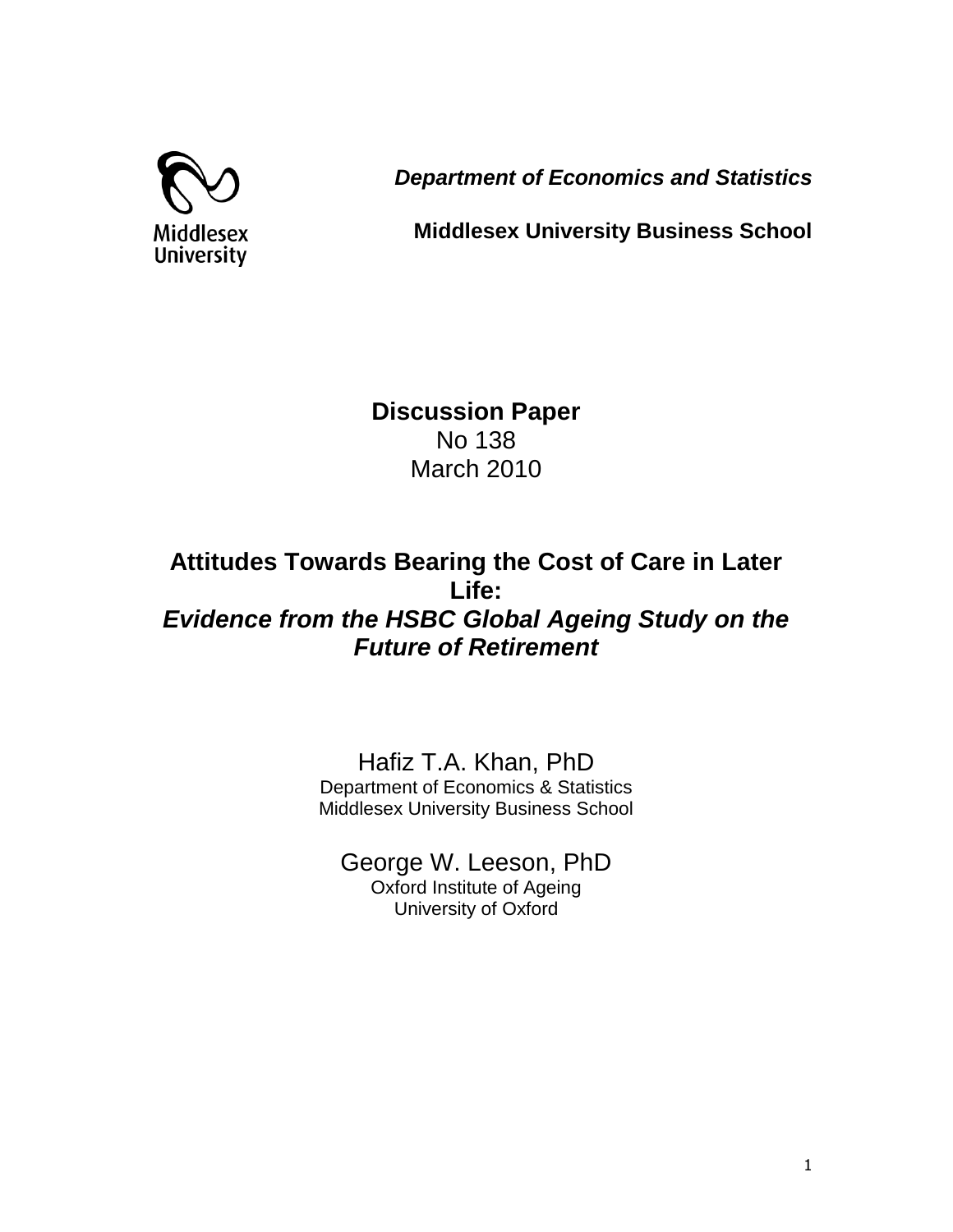### **Attitudes Towards Bearing the Cost of Care in Later Life: Evidence from the HSBC Global Ageing Study on the Future of Retirement**

Hafiz T.A. Khan, PhD Senior Lecturer in Applied Statistics Department of Economics & Statistics Middlesex University Business School The Burroughs, Hendon London NW4 4BT UK Email: [H.Khan@mdx.ac.uk](mailto:H.Khan@mdx.ac.uk)

&

George W. Leeson, PhD Deputy Director Oxford Institute of Ageing University of Oxford 66 Banbury Road Oxford OX2 6PR UK Email: [george.leeson@ageing.ox.ac.uk](mailto:george.leeson@ageing.ox.ac.uk)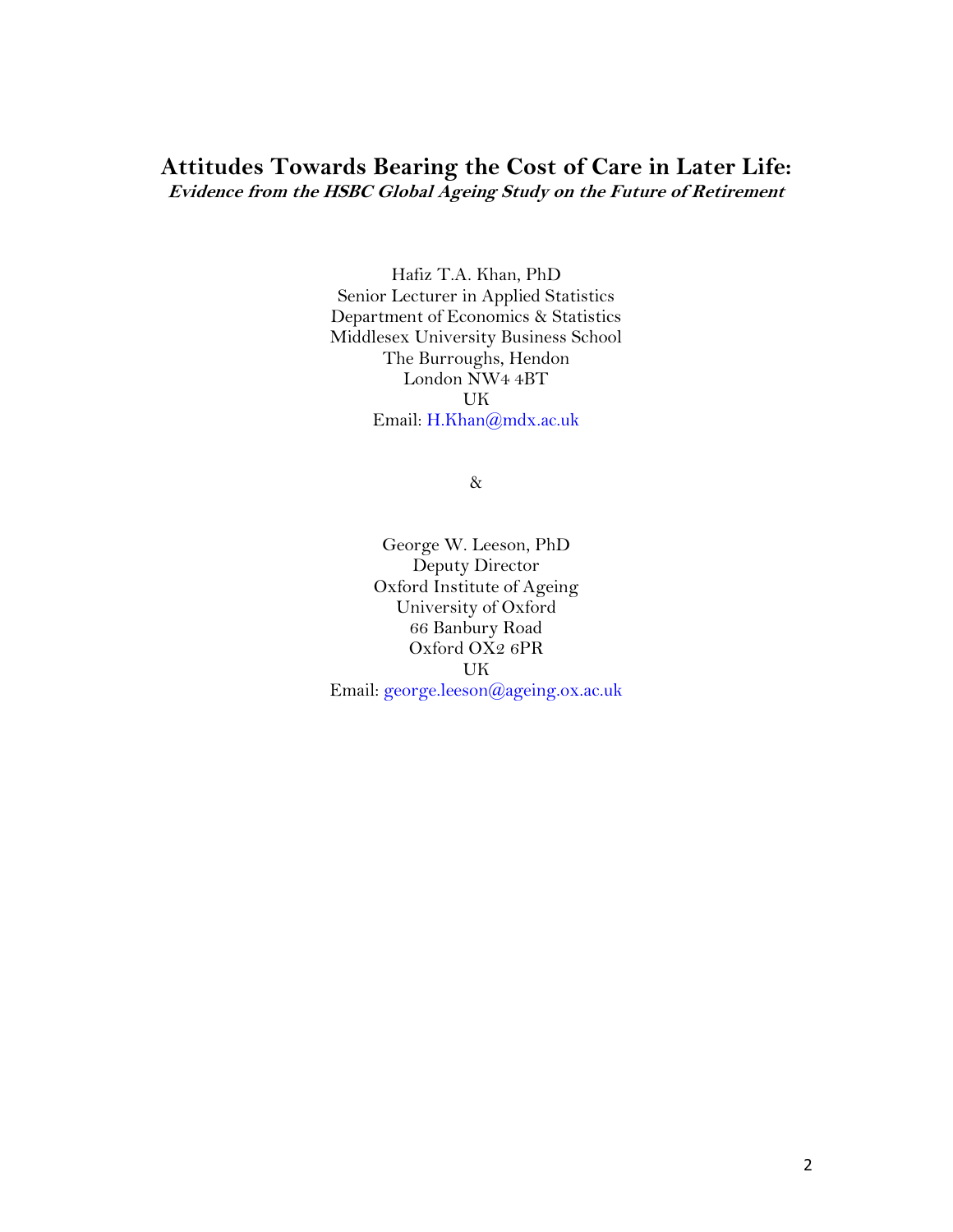### **Abstract**

The ageing of population has now been recognised as a global phenomenon. Since the issues are multifaceted ageing has become a subject of interest among multidisciplinary people. Perhaps one of the common key concerns among individuals and family members in societies today is to meet the increasing demand for elderly health care for many countries. As the socioeconomic, demographic and cultural context of individuals" vary from one setting to another, the intergenerational support as well as the cost of care responsibility also vary across the globe. In particular, issues related to elderly health care financing and supports are emerging steadily and perhaps one of the dominant topics in social gerontology. The aim of the study has been to examine the effects of age, gender and employment on the perception of people with regard to their cost of care in later life. The data for the study come from the HSBC global ageing study, popularly known as "The Future of Retirement". The initial field surveys were completed in two successive years 2004 and 2005 in which approximately 22,329 individuals were interviewed who are aged 18 years and over across twenty countries and territories covering four major regions of the world. A cross-sectional survey design was employed in which respondents were selected randomly. Each respondent was asked a battery of questions on their socioeconomic and demographic situations, their retirement and pensions, health, wellbeing and quality of life, and voluntary contribution and intergenerational support. Among others two questions were asked directly on the responsibility of financial cost of care in retirement and they are "who should bear" as well as "who will bear" most of the financial costs of caring in retirement. These questions were then explored as to how the response varied with respect to age, gender and employment status of respondents. It has been revealed that age, gender and employment status play significant role in determining people's perception towards the bearing of cost of care in retirement. There has been a significant gap between the attitudes of "should" and "will" bearing the cost of care. Finally, the paper concludes with a brief discussion on policy implications.

**Keywords:** HSBC Global ageing survey, future of retirement, geographical regions, countries and territories, financial support, cost of care, age, gender, employment, and old age.

 $\overline{\phantom{a}}$  , where  $\overline{\phantom{a}}$  , where  $\overline{\phantom{a}}$  , where  $\overline{\phantom{a}}$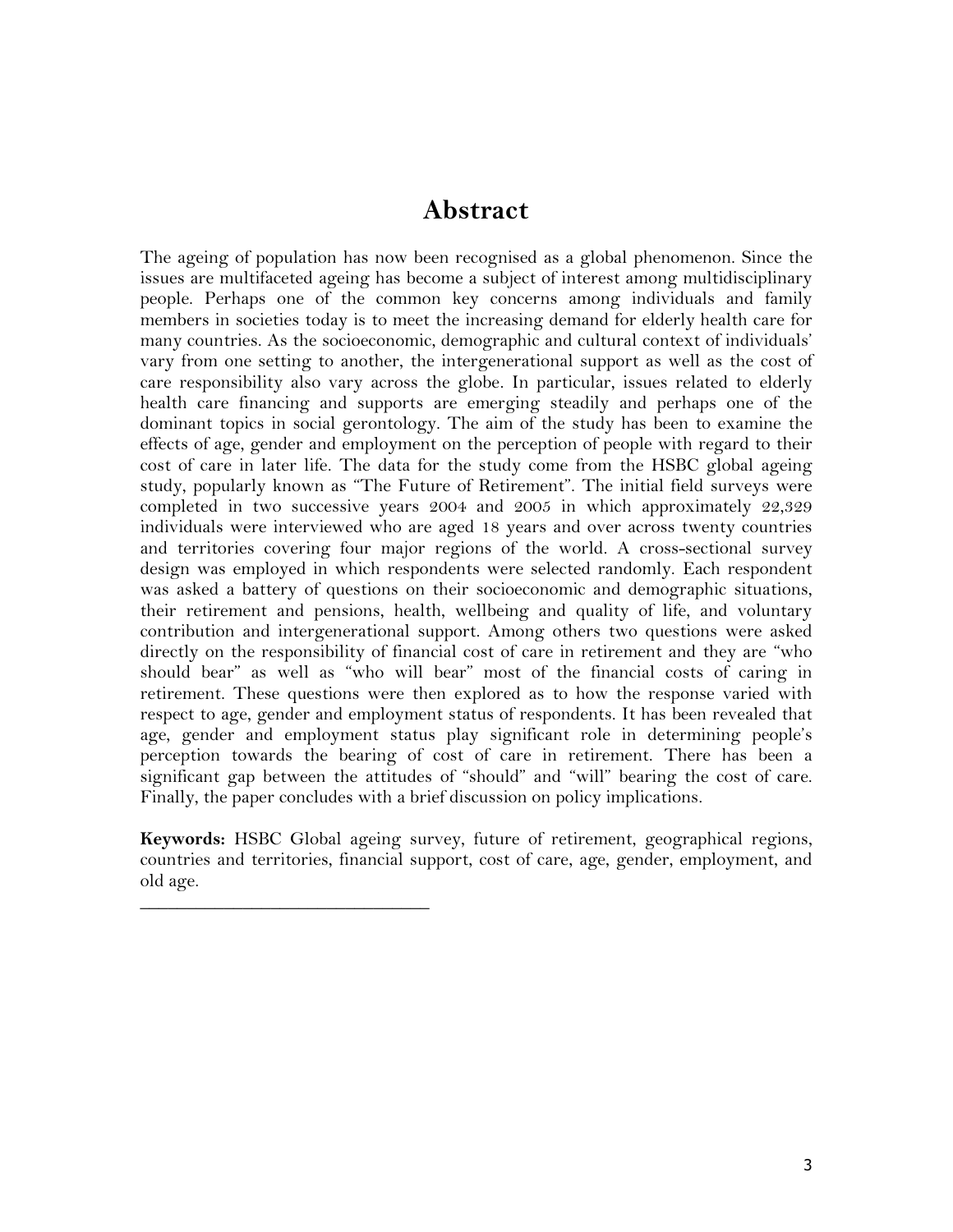### **Introduction**

Population ageing is now a reality as people live longer in many parts of the world and has become an important subject of interest to many researchers and policy-makers simply because of its direct relevance to public policies such as resource transfer, intergenerational support, employability and retirement, social security, health and health care (see for example, Harper, 2006; Kinsella and Philips, 2005; Motel-Klingebiel and Arber, 2006; Khan and Leeson, 2006; Raeside and Khan, 2007; Lutz et al., 2007; Kabir et al., 2002; Smith and Kington, 1997; Martin, 1990). The paradigm of intergenerational justice to elderly especially with regard to their care support has been changing in almost every society which causes numerous concerns to policy-makers and today is a subject of public debate. Evidence suggests that the ability or willingness of families to support the elderly population (or support capacity of families) is declining globally and that a large number of elderly suffer numerously in the course of economic and social change (see for example, Hoff, 2007; Khan and Leeson, 2006; Aboderin, 2004; Li and Tracy, 1999; Lee and Xiao, 1998; Martin, 1990). In Gerontology, research indicates that older people are concerned with well-being, prevention of illness and quality of life (Smith et al., 2004; Smith, 2000; Morley and Flaherty, 2002; Blazer et al., 2001; Dossey, 1997; Sherbourne et al., 1992). The demand for long-term care both at home and in residential settings is growing. Longer life may create multifaceted health problems not only in low-income countries, but also a unique challenge to national health care service everywhere (Biswas et al., 2006; Plsek and Greenhalgh, 2001).

The impact of population ageing on health care costs (particularly long-term care) has become a frequently cited concern in the literature and popular media (see for example, Comas-Herrera et al., 2003; Netten and Curtis, 2001; Kotlikoff and Burnes, 2004; MacErlean, 2006; Levene, 2005). It is expected that there is an increasing tendency to use health care resources as individual grow old. According to a report from Help the Aged, one in five people are likely to require care in old age in the UK (Craegmoor Healthcare, 2007). Research shows that both relative prices as well as quantity of health care have risen in most countries over the recent years and that health care expenditure may be rising in response to ageing population (McGuire and Serra, 2005; Donnelly and Bouffard, 2004). Consequently, the demand for care has been rising over time and the trend is expected to increase for both the demand as well as the cost of care. According to Netten et al. (2001) there is an increasing demand for older people's care in the UK and there appeared to be a higher level of dependency among publicly funded residents compared with self-funded residents suggesting that some of these people may be being admitted to care who might be able to be maintained care in their own homes. Such change in the population being cared for has implications for costs of long-term care as well as financial responsibility. In the UK, there is also a stereotypical gender role within partnerships, and welfare policies reflecting and reinforcing this gender division. Women are providing part-time care services to society and earn markedly less and are therefore more likely to depend on male partners. Earning differences within couples will reflect the gender pay gap and gender segregated labour markets (Price, 2006). Research also shows that women suffer from long-term illness and stress more frequently than men in the EU counties (Alber and Kohler, 2004).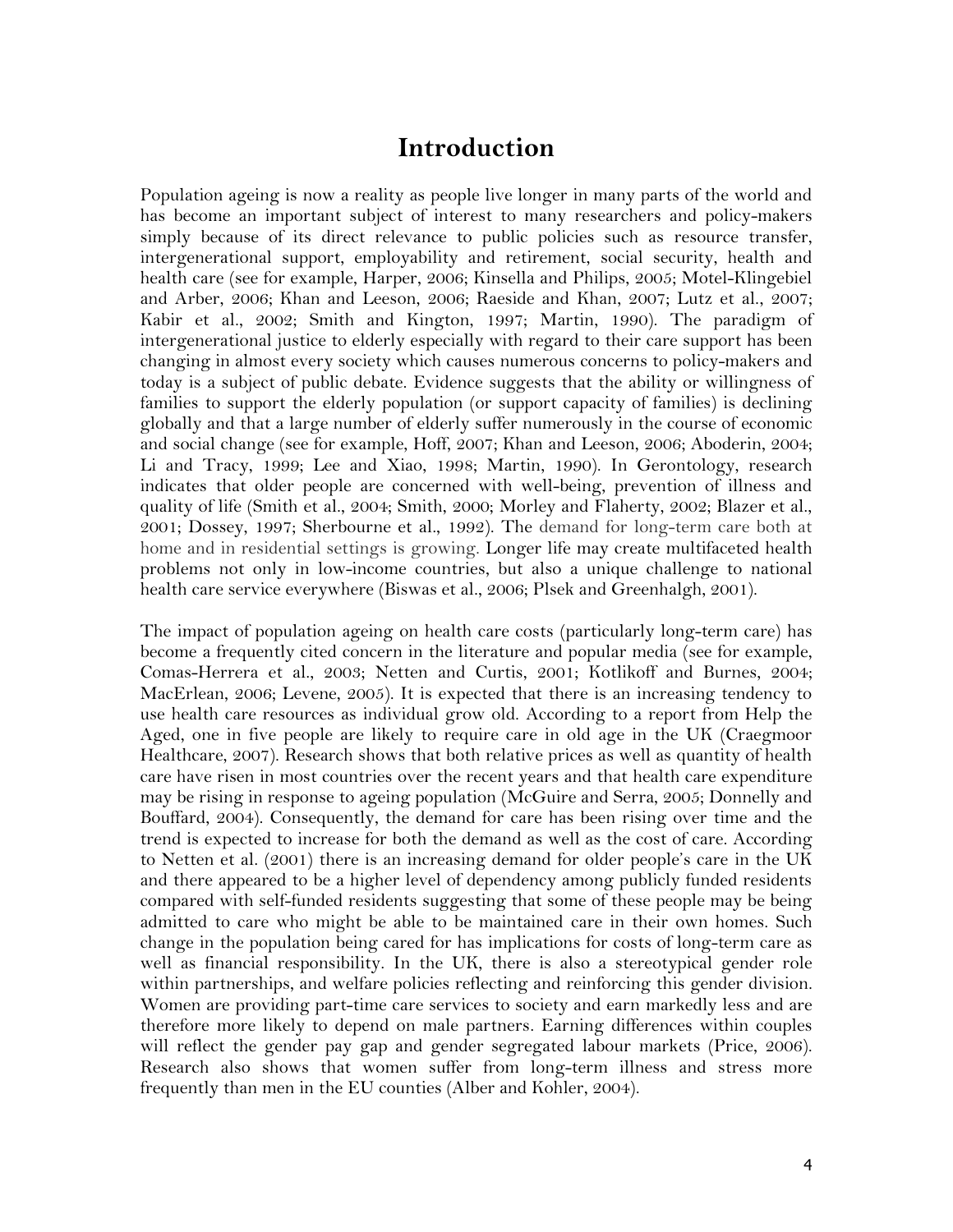In every country, levels of health spending are considerably higher for the aged than for the younger age groups (OECD, 1996). Research indicates that a higher proportion of elderly people reported to have health problems and to that limited healthcare facilities are available in most developing countries (HelpAge International, 2000, 2007; Kalam and Khan, 2006, 2007). Old age is found to be more associated with ill-health and the decisions taken to seek heath care are influenced by factors such as perception of severity of illness, familiarity and accessibility to health care providers, and financing of health care (Biswas et al., 2006). Financing health care for an elderly individual is found to be one of the crucial deciding factors of whether or not to seek treatment and type of treatment to be sought in Bangladesh (Biswas et al., 2006). In poor country, elderly people usually bears health care costs either from their own savings or from financial supports from adult children, sometimes sales of livestock and poultry or other assets and loan from friends and relatives. Financial assistance from adult children is common for elderly persons in developing countries particularly in rural areas or among poor families. Without financial support from children many elderly will face tremendous hardship for survival.

Studies on the public attitudes towards personal care for older people are rare across the globe. This is essential to understand and compare the attitudes of people across many countries. The most recent British Social Attitudes (BSA) surveys 2004 and 2005 allowed us to compare the attitudes to care for older people between England and Scotland. One of the key messages is that more people in Scotland than in England favour the idea of providing personal care for older people free of charge (Ormston and Curtice, 2007). Perhaps Scotland is a unique example in modern era where the government has agreed to pay for any personal care assistance to its older people irrespective of people's ability to cover the cost themselves and thereby introduced a policy of providing free personal and nursing care to its elderly in 2002. Data show that a majority of the Scottish public was in favour of universal free personal care rather than means testing. Six in ten said the government should pay for personal care all older people, irrespective of how well off they are. Since implementing the free personal and nursing care for elderly people in Scotland, local government are now in tremendous pressure of financial crisis to sustain the project and facing a threat of funding gap up to  $\text{\textsterling}63$ million (Horton, 2008). Critics also argued that the policy must be better funded, planned and managed if it is to continue in an ageing society. In contrast, no other country in the UK has such a policy and therefore, the sustainability of the policy in practice in Scotland remains to be uncertain and questionable.

In Europe by far elderly people pay their own cost and shifting the cost of care to the elderly is more popular among the older than among the younger generation. Older citizens in Europe are willing to shoulder their part of the cost of care and they are reasonable and compassionate enough not to advocate externalising the cost to others more frequently than younger voters (Alber and Kohler, 2004). The ageing of society has focused attention on the high cost of formal care received by the frail elderly from nursing homes and home health agencies (Johnson and Lo Sasso, 2000). In rural China, Li and Tracy (1999) found that immediate family members helped elderly with activities of daily living and that adult children provided financial assistance to them. Only eight percent of the elderly persons reported that they had adequate financial resources.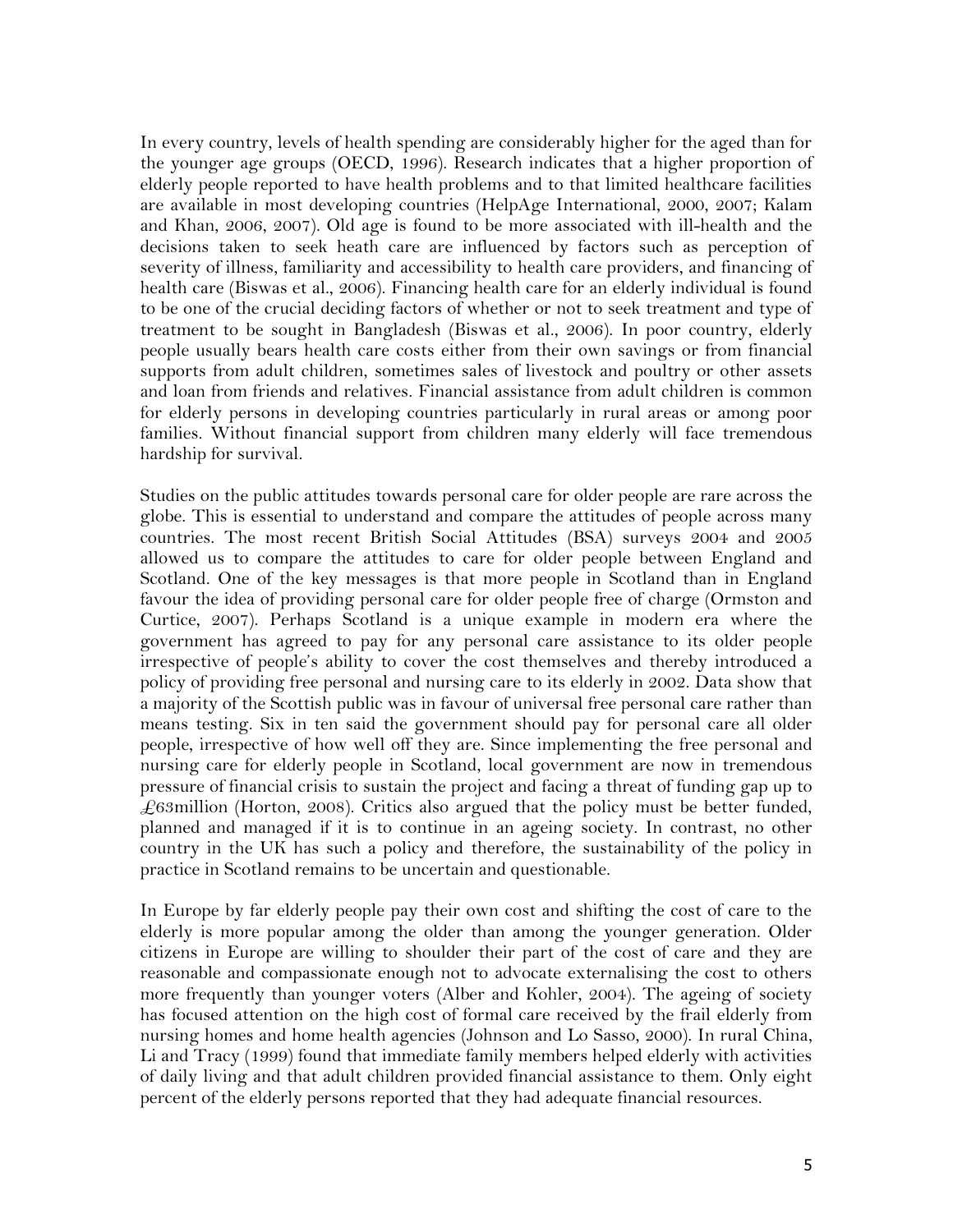Taking care of elderly is one of the major themes in many societies where parents are obligated to nurture their children with a hope that adult children will take care of elderly parents (Li and Tracy, 1999; Fei, 1989). Family members have primary responsibility for providing, any support including medical expenses and suitable housing. As stated before, adult children are the only resource for many rural elderly in developing countries. They are expected to provide a wide range of care, including emotional support, financial assistance, personal care and health care expenses (Ikels, 1990). Evidence from a national ageing survey shows that proportion elderly persons who received family support increased with age (China Research Centre on Ageing, 1992).

As mentioned earlier, bulk of previous research has focused on the availability and types of family support for an ageing population (Leeson and Khan, 2007; Kabir et al., 2002; Hoff, 2006, 2007; Aboderin, 2004; Attias-Donfut, 2000, 2005). However, there is a deficiency in empirical knowledge of the perceived financial responsibility in older age. In a study in rural China, Li and Tracy (1999) reported that about 79 percent elderly persons received financial assistance including cash from their adult children. A vast majority of elderly rural inhabitants, who comprise more than three quarters of China"s elderly population, do not qualify for retirement benefits (McCallum, 1989). Family responsibility for the care of elderly is a long tradition in many cultures and societies. In China, elderly women were more likely to receive net transfers from children than elderly men (Lee and Xiao, 1998). Evidence from several other developing countries has revealed, however, recurrent sources of concern, most particularly dependency, poor relationships with children and other relatives, and a "bad death" (HelpAge International, 2000).

Household and kin relations are practically an asset as they play important role in mediating many people"s vulnerability to external economic risks and poverty (Moser, 1998; Lloyd-Sherlock, 2000, 2006). Past research demonstrated the fact that wellbeing of elderly is much dependent on good relations with children and other family members and the converse –loneliness and abandonment – are key concerns (Aboderin, 2004; Rahman et al., 2004; Hoff, 2006). It has been shown that older people's relations with children outside their immediate households may be an equally important source of support (Kreager, 2006; Lloyd-Sherlock, 2006). According to Lloyd-Sherlock, the relationships between household composition, intra-household relations, wider kinship networks and economic vulnerability are complex and sometimes difficult to interpret. The economic situation of older people and their capacity to mange risk has been mentioned by some authors (Lloyd-Sherlock, 2006). Although the vulnerability varies for countries with the access to resources such as state pensions and other forms of public supports, in most developing countries there is limited access to free health care for older people. A study in Thailand showed that health care costs were their main expenditure item over the past year, sometimes people sale their assets due to health problems. The quality of life and overall wellbeing of elderly populations are strongly conditioned by their capacity to manage opportunities and economic vulnerability (Lloyd-Sherlock, 2006).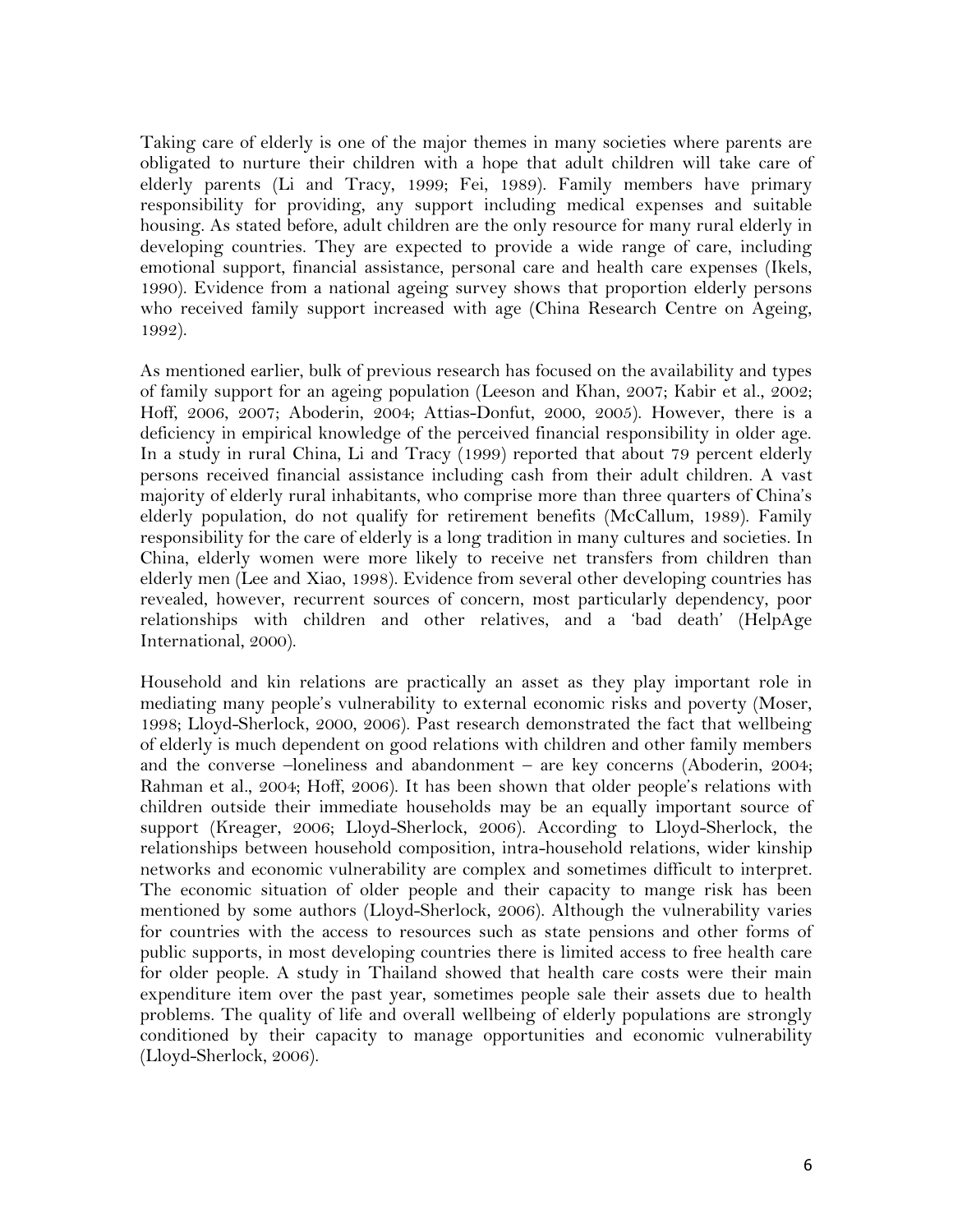Despite the fact that adult children play important roles in caring their frail parents (Lo Sasso and Johnson, 2002), very little is known towards people"s attitudes as to who should bear the cost of care as well as will bear the cost of care in retirement. On the other hand, there is no clear indication in literature about the role of age, gender and employment in determining perceptions of bearing cost of care for elderly people. This study thus aims to examine the role of age, gender and employment status on the perception of bearing the cost of care in old age across the geographical settings. This paper is structured into several sections. Following on from the introduction, a section on data and methods is described. Finally, main results are discussed followed by a section on conclusion.

### **The Data and Methods**

#### **The Future of Retirement Surveys**

The study makes use of data collected in the study of the Future of Retirement (FoR), a global ageing surveys (GLAS) conducted in 21 countries and territories over two consecutive periods 2004 and 2005 by the Harris Interactive Inc (a worldwide market research firm, more can be found on their website www.harrisinterative.com) under the auspices of HSBC. The principal aim of the surveys has been to investigate globally people"s attitudes towards retirements and to draw general conclusion for the wellbeing in old age. In 2004, approximately 10,000 people aged 18+ were surveyed in ten countries (Brazil, Canada, China, France, Hong Kong, India, Japan, Mexico, UK and USA). In 2005 the number of countries was increased to twenty by adding Egypt, Germany, Indonesia, Malaysia, Poland, Russia, Saudi Arabia, Singapore, Sweden and Turkey. One criterion behind the selection of countries was that in each of them HSBC had had good business networks for a long time. The interviews were mostly conducted by telephone and on some occasions by face to face. The whole data collection, editing, coding and final data-entry have been done by the Harris Interactive. Details of survey methodology and research reports can be obtained on the website http://www.hsbc.com/hsbc/retirement\_future/research-summary (HSBC, 2006a, b and c).

The survey was specially designed to study various specific issues of retirement for example saving and investments and the likely plan for the future. It is fairly a large global study of its nature and data have been collected from people. Individuals were selected at random according to standard procedures for each country. Typically this was random number dialing. Clearly this missed out certain sets of people, such as those without a phone line, or those who restrict their phone number to ex-directory. In some areas (Brazil, China, India) we sampled urban areas only, as the cost of examining the more rural regions escalated the overall expenditure of the survey. A variety of demographic data was collected in each market. This indicates the randomness of age, gender, and wealth spreads surveyed. Individuals were asked a battery of structured questions regarding their attitudes and perceptions to employment and retirement. Finally, we performed exploratory data analysis to address our specific objectives of the study.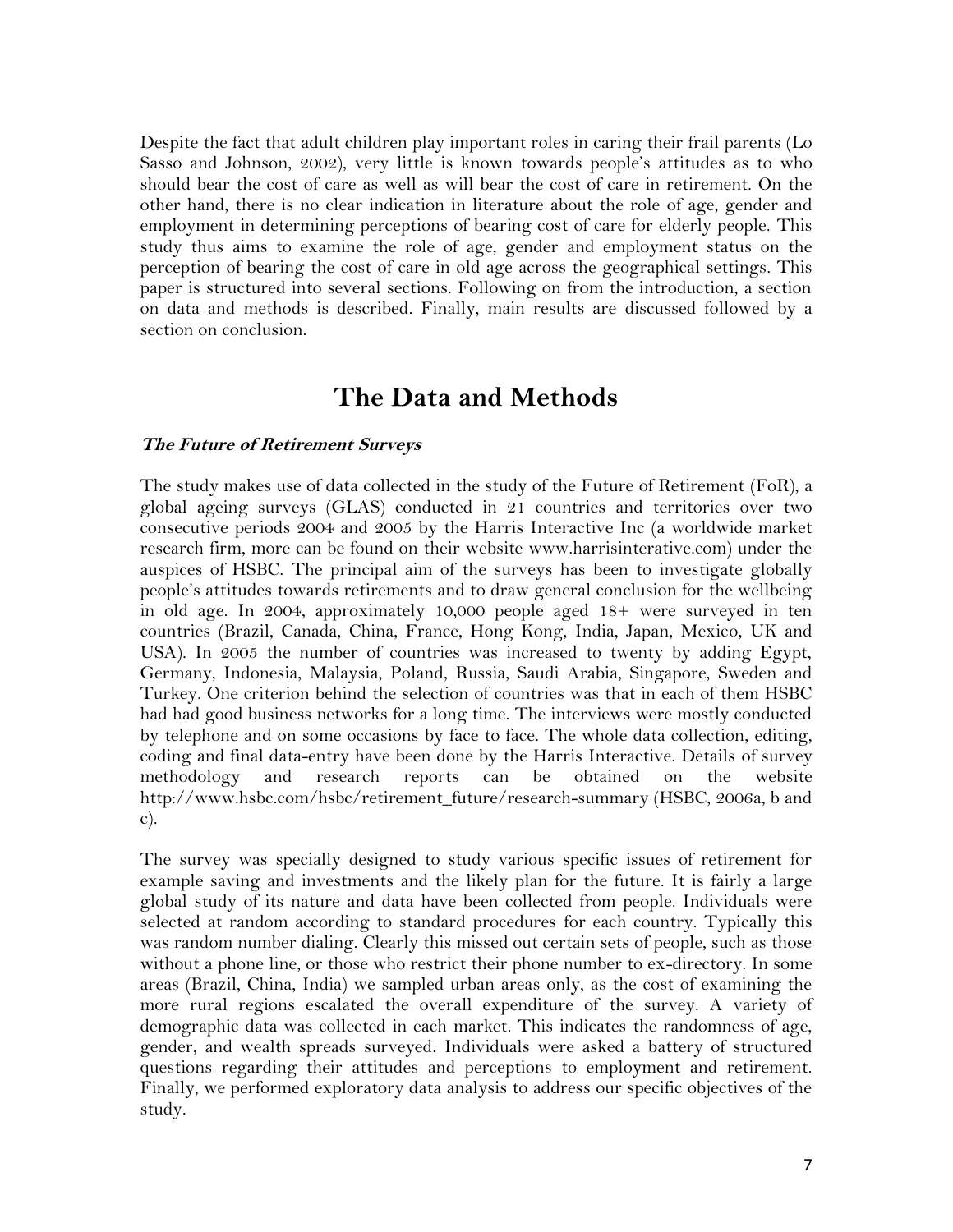#### **Selection of Variables and their Measurements**

The study uses three selected covariates age, gender and employment in order to examine their influence on the perceptions of bearing the cost of care in old age. Two dependent variables are considered for investigation and they are derived from direct questions of respondents:

- i) who should bear the cost of caring for you in retirement? and
- ii) who will ultimately bear the cost of caring in retirement?

The dependent variables are categorical in nature. The measurements of all selected variables are illustrated in Table 1.

| Type of variable and their measurements          |
|--------------------------------------------------|
|                                                  |
| Dependent variables                              |
| Categorical variable:                            |
| Yourself = $1$                                   |
| Your children or other family members $= 2$      |
| Your employer/previous employers $= 3$           |
| Your government (either local or national) = $4$ |
| Categorical variable:                            |
| Yourself $= 1$                                   |
| Your children or other family members $= 2$      |
| Your employer/previous employers $= 3$           |
| Your government (either local or national) = $4$ |
|                                                  |
| Independent variables                            |
| Continuous variable:                             |
| Age in completed years                           |
| Dichotomous variable:                            |
| $Male = 1$                                       |
| Female $= 0$                                     |
| Categorical variable:                            |
| Working full-time $= 1$                          |
| Working part-time $= 2$                          |
| Not working/unemployment = $3$                   |
| Retired $=$ 4                                    |
| Student = $5$                                    |
| Housewife $= 6$                                  |
| Other $= 7$                                      |
|                                                  |

**Table 1 Questions asked in the survey, selected variables used for the study and their measurements**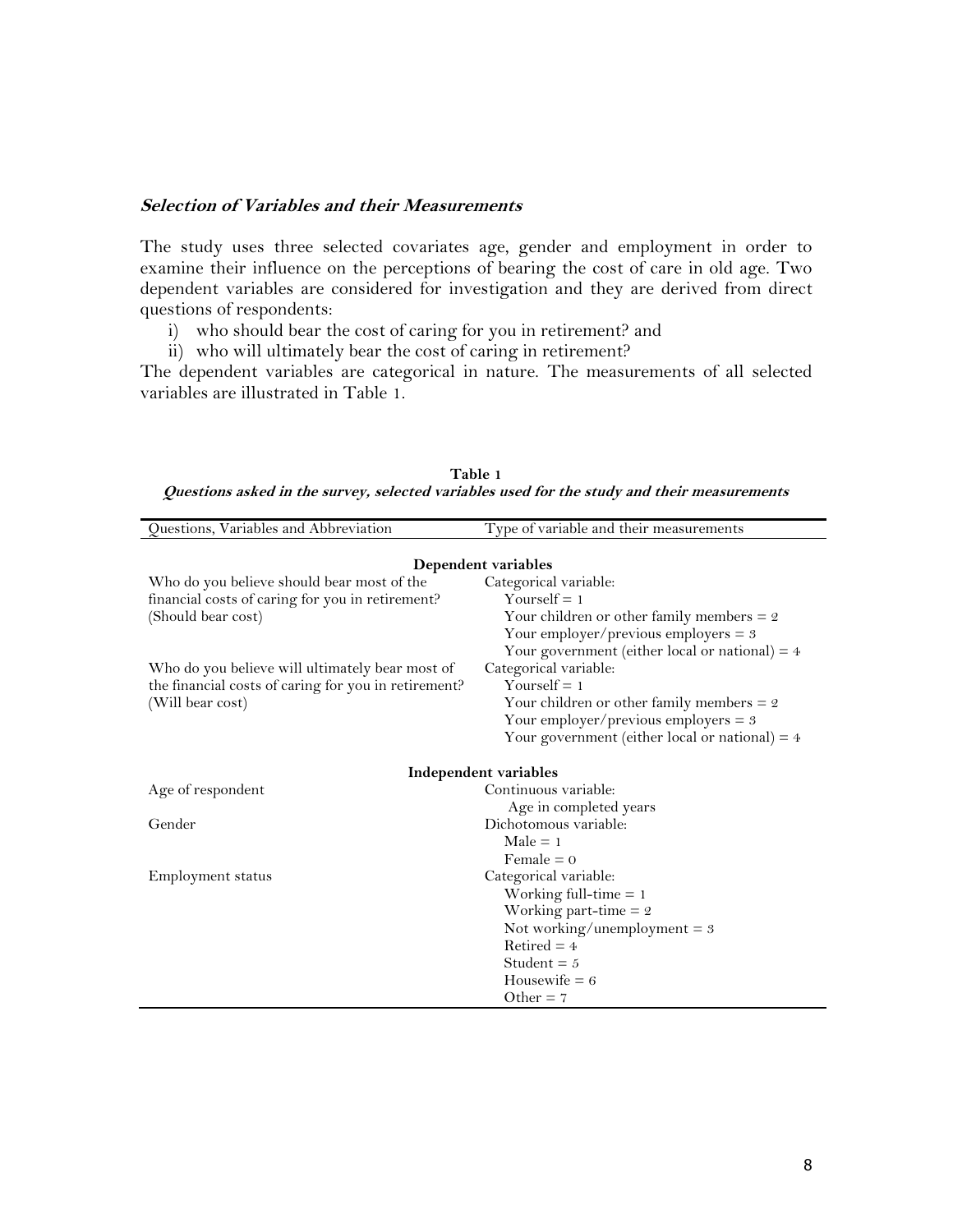#### **Analytical Methods**

Descriptive statistical analysis was performed to understand the selected characteristics of respondents for selected subgroups. To test the existence of any significant difference among these subgroups we then performed chi-square test. Correlation analysis was performed to examine the strength of relationship between the selected variables. Finally, the logistic regression methodology is applied to fit appropriate models to examine the influences of age, gender and employment status on the perception of bearing the cost of care in old age.

Logistic regression is a statistical model often used in the medical and social sciences when the dependent variable is a dichotomy and the independents are of any type. It is a generalized linear model that provides important information about the relationship between response variable and covariates control variables.

The general form of a logistic regression is:

$$
\ln\left(\frac{p}{1-p}\right) = \beta_0 + \beta_1 X_1 + \dots + \beta_k X_k
$$

Where  $p = \text{Prob}(Y=1)$  is the probability of transferring any form of support,  $\beta_0$  is the intercept parameter,  $\beta_i$  is the regression coefficients of the i<sup>th</sup> variable in the model. They are the maximum likelihood estimates after transforming the dependent into a *logit* variable (the natural log of the odds of the dependent occurring or not) and can be tested by the Wald statistic which follows  $\chi^2$  distribution with 1 degree of freedom. It permits one to test null hypothesis in the logistic regression that a particular coefficient is zero. The main interpretation of logistic regression results is to find the significant predictors of dependent variable. The odds ratios (OR) are computed by  $\exp(\hat{\beta})$  which explains the effect of a particular variable as compared to their corresponding reference group. It is commonly used to explain the contribution of covariates. The overall fitness of the logistic regression model was assessed by examining the distribution of log-likelihood ratio (-2logL) and  $\chi^2$  test of significance. A detailed discussion on logistic regression and its application can be found elsewhere (see for example, Hosmer and Lemeshow, 2000; Khan and Raeside, 1997).

### **Results and Discussion**

#### **Respondent's perception towards old age**

The concept of old age varies over time within and across countries (Martin, 1990). Hardly there is a single definition of "old" in the literature and it is a phenomenon which has always been a socially constructed variable. The perception towards old age therefore depends on a number of characteristics of individuals such as age, sex, health, employment and socioeconomic status. In the survey, a direct question was asked: "At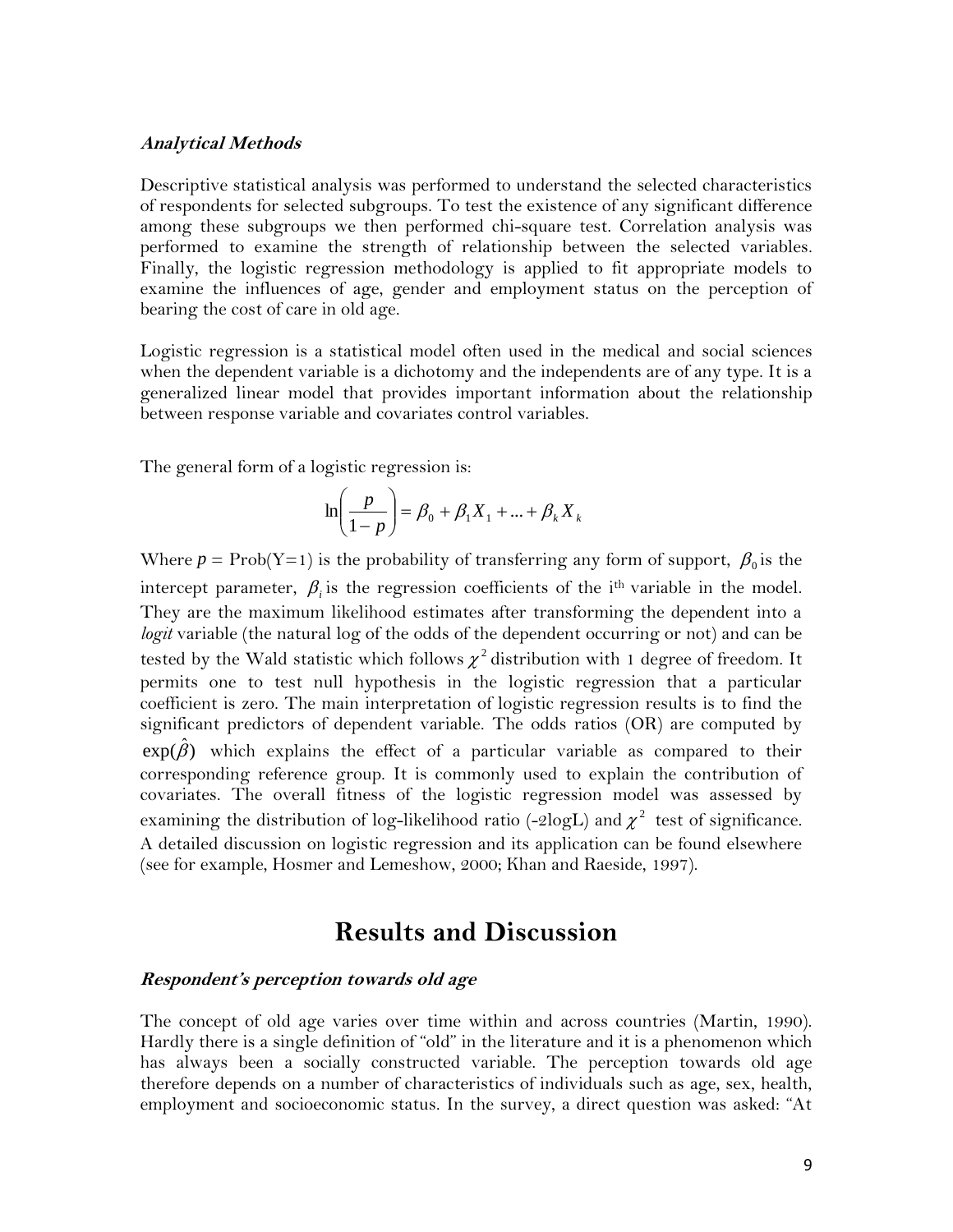what age do you think of a person as become old?" It has been found that there is a big gap between respondents reported mean old age and the life expectation, for example, in Brazil (59.7 vs 68.9), in Canada (68.0 vs 79.8), in China (49.8 vs 71.1), in India (55.9 vs 61.0), in Japan (67.2 vs 81.9), in Mexico (55.7 vs 74.3), (in France (70.7 vs 79.8), in UK (65.3 vs 78.2) and in USA (66.1 vs 77.3) respectively. The largest difference is observed for China on the one hand and the smallest difference is for India on the other. There has also been found that a significant variation exists in reporting old age between selected countries, age cohorts, gender as well as employment status (results not shown here, however can be found elsewhere Khan and Leeson, 2008).

To examine the impact of age, gender and employment on people's perception of bearing the cost of care in later life, the study employed sophisticated statistical techniques and the results are set out in Tables 2-7. Table 2 shows that a vast majority people 44 percent reported that they should bear their own financial cost of caring in old age whereas a tiny 5 percent responded that their employer should bear their cost of care. In response to second question, a majority about 46 percent agreed that they will have to bear the cost whereas nearly 4 percent reported that their employer will bear the cost. On the other hand, it appears clearly from the analysis that there is confidence gap between individual"s response of "should bear" and "will bear" the cost of care. Relatively a fewer more respondents believe that they will ultimately bear their cost of care. In the survey, globally people believe that their children will bear the cost in old age. But they have some doubt in mind regarding bearing the cost of care in retirement either by the government or the employer. It would be an interesting to know what causes significant difference among the four selected categories: you, your children, your employer and your government. In this particular case of investigation we are interested to know whether or not a significant variation exists for age, gender and employment. Therefore, a chi square test has been performed and the results are depicted in Table 3. It can be seen that in both the cases, there has been significant attitudinal difference for respondent's age, gender and employment status. This is a general picture from the global dataset, however, it may not necessarily be the same for various geographical regions, countries and territories. This will be explored further in the later of this section.

| Bear financial  | Should bear cost |         | Will bear cost | $\frac{0}{0}$ |              |
|-----------------|------------------|---------|----------------|---------------|--------------|
| cost of caring  | Frequency        | Percent | Frequency      | Percent       | Absolute Gap |
| Yourself        | 9246             | 44.16   | 9607           | 46.46         | 2.30         |
| Your children   | 4321             | 20.64   | 5676           | 27.45         | 6.81         |
| Your employer   | 1100             | 5.25    | 799            | 3.86          | 1.39         |
| Your government | 6271             | 29.95   | 4598           | 22.23         | 7.72         |
| Total           | 20938            | 100     | 20680          | 100           | 18.22        |

**Table 2 Descriptive statistics of dependent variables and absolute gap between them**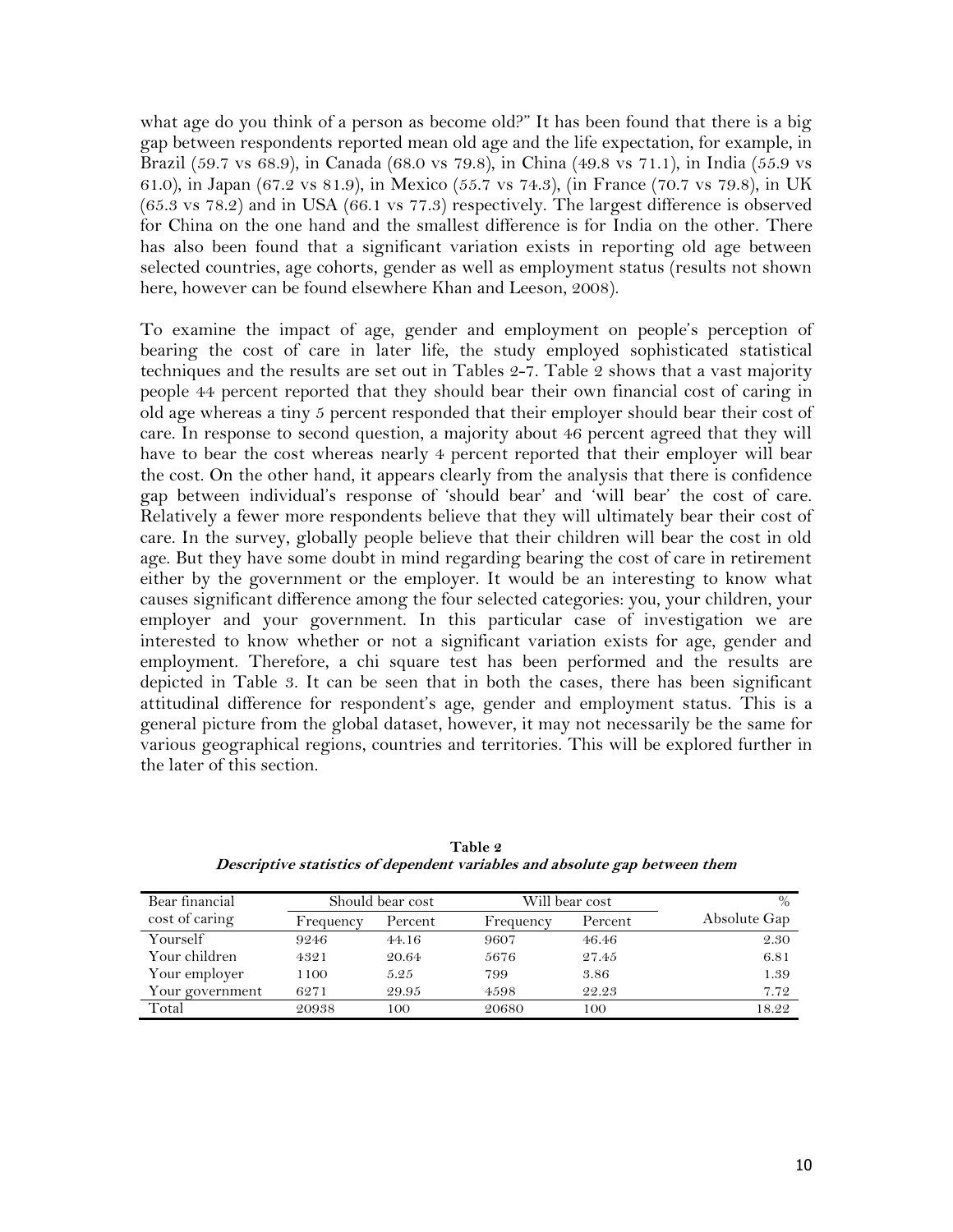| Characteristics       | You   | Your     | Your                               | Your       | Number   | $\chi^2$ test |
|-----------------------|-------|----------|------------------------------------|------------|----------|---------------|
|                       |       | children | employer                           | government | of cases |               |
|                       |       |          |                                    |            |          |               |
|                       |       |          | <b>Should bear financial costs</b> |            |          |               |
| Age                   |       |          |                                    |            |          |               |
| $18 - 59$             | 43.46 | 21.16    | 5.45                               | 29.94      | 17096    | p < 0.001     |
| $60+$                 | 47.17 | 18.42    | 4.30                               | 30.11      | 3816     |               |
| Gender                |       |          |                                    |            |          |               |
| Female                | 42.51 | 23.28    | 4.69                               | 29.52      | 10466    | p<0.001       |
| Male                  | 45.81 | 18.01    | 5.80                               | 30.39      | 10472    |               |
| <b>Working Status</b> |       |          |                                    |            |          |               |
| Not working           | 40.07 | 20.48    | 4.55                               | 28.90      | 9471     | p<0.001       |
| Working               | 47.54 | 15.82    | 5.83                               | 30.81      | 11466    |               |
|                       |       |          |                                    |            |          |               |
|                       |       |          | <b>Will bear financial costs</b>   |            |          |               |
| Age                   |       |          |                                    |            |          |               |
| $18 - 59$             | 46.55 | 28.14    | 3.97                               | 21.33      | 16884    | p<0.001       |
| $60+$                 | 45.86 | 24.47    | 3.34                               | 26.33      | 3772     |               |
| Gender                |       |          |                                    |            |          |               |
| Female                | 44.93 | 30.92    | 3.38                               | 20.77      | 10317    | p<0.001       |
| Male                  | 47.97 | 24.00    | 4.34                               | 23.69      | 10364    |               |
| Working Status        |       |          |                                    |            |          |               |
| Not working           | 39.73 | 32.94    | 3.44                               | 23.88      | 9325     | p<0.001       |
| Working               | 51.98 | 22.93    | 4.20                               | 20.89      | 11355    |               |

| Table 3                                                            |
|--------------------------------------------------------------------|
| Test of significance for various categories of selected covariates |

In addition, we have carried out an exploratory analysis in order to understand the causal relationships among selected variables and this has been done separately for the 2004 and 2005 datasets. To perform a correlation analysis all selected variables in Table 1 are then recoded as dummies. They are described here as, dependent variables: (respondents should bear the cost  $= 1$ , otherwise  $= 0$ ; respondents will bear the cost  $= 1$ , otherwise  $= 0$ ; independent variables such as (age: under 60 years  $= 0$ , 60 years or more  $= 1$ ; gender: female=0, male  $= 1$ ; employment: not-working  $= 0$ , currently working  $=$ 1). Table 4 shows the means and standard deviations of selected variables along with their correlations. The present analysis shows that age is negatively associated with gender which means that a higher proportion of older people are females and they are less likely to have engaged in current workforce. Older people expressed that they should bear their own cost of caring, on the other hand, they also expect that someone else (either children or employer or the government) will bear their expenses. As stated before, males are found to be engaged more in workforce than females. In addition, males are found to have reported that they should and also will bear their cost of caring in retirement age (p<0.01). People who are currently engaged in workforce have reported that they should bear and will obviously bear their financial costs in retirement (p<0.01). Interestingly the strength of correlation is found to be higher for will bear case. This may be due to the fact that currently employed workers are financially welloff and they have confidence on bearing expenses. It would have been interesting to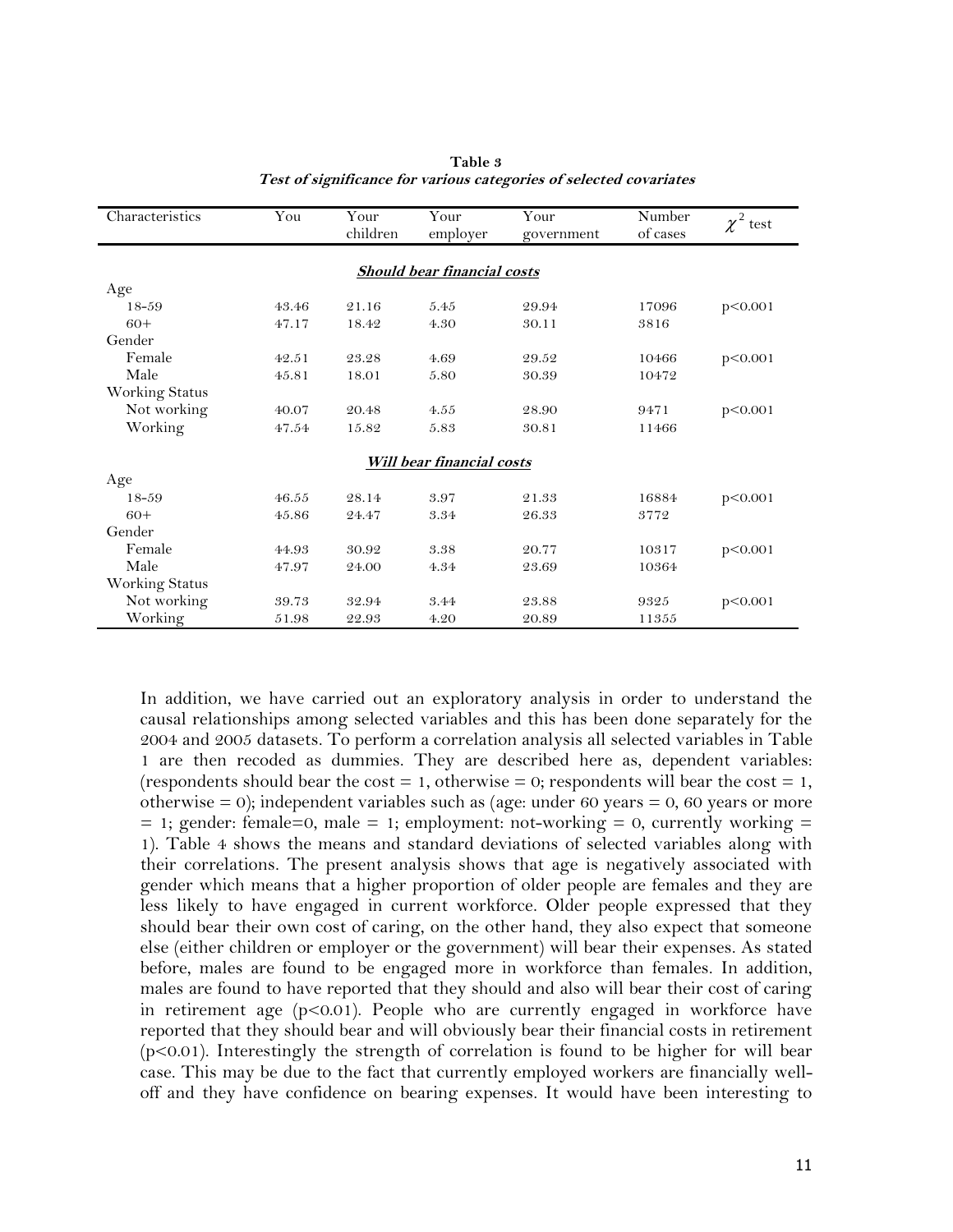know the association between the duration of employment and bearing the cost. But unfortunately the duration data is not available in the survey. Finally, as expected it has been found that a strong correlation exists between the individual"s response to should and will bear the cost of caring in old ages ( $r = 0.501$ ,  $p < 0.01$ ).

|             | Age          | Gender     | Employment      | Should      | Mean | SD    | N     |
|-------------|--------------|------------|-----------------|-------------|------|-------|-------|
|             |              |            |                 |             |      |       |       |
|             |              |            | 2004 FoR survey |             |      |       |       |
| Age         | 1.000        |            |                 |             | 0.19 | 0.395 | 11387 |
| Gender      | $-0.018*$    | 1.000      |                 |             | 0.49 | 0.500 | 11406 |
| Employment  | $-0.401$ *** | $0.251***$ | 1.000           |             | 0.57 | 0.494 | 11406 |
| Should bear | $0.019**$    | $0.034***$ | $0.057***$      | 1.000       | 0.49 | 0.500 | 11222 |
| Will bear   | $-0.019**$   | $0.035***$ | $0.098***$      | $0.474***$  | 0.48 | 0.500 | 11406 |
|             |              |            | 2005 FoR survey |             |      |       |       |
| Age         | 1.000        |            |                 |             | 0.17 | 0.380 | 9923  |
| Gender      | $-0.015**$   | 1.000      |                 |             | 0.50 | 0.500 | 9923  |
| Employment  | $-0.353***$  | $0.230***$ | 1.000           |             | 0.53 | 0.499 | 9923  |
| Should bear | $0.034***$   | $0.035***$ | $0.082***$      | 1.000       | 0.38 | 0.485 | 9716  |
| Will bear   | 0.003        | $0.033***$ | $0.148***$      | $0.501$ *** | 0.44 | 0.496 | 9551  |

**Table 4 The Pearson correlation matrix for the selected variables**

*Note: Statistically significant at \*p<0.10, \*\*p<05, \*\*\*p<0.01 (2-tailed)*

The analysis of correlation demonstrates the associations between the selected variables. As we are interested in to study the effects of age, gender and employment on the issue of should bear and will bear the cost of caring in retirement, we therefore run a multivariate logistic regression separately for the two successive surveys. Logistic analysis was performed to explore factors related to whether or not people should bear/will bear the cost of care in retirement. The results of multiple logistic regression particularly their parameter estimates and the odds ratios are displayed in Table 5. It has been found that age has significant effect on both the issue of should bear and will bear the cost of care. This indicates that elderly people expressed the view that they should and also will have to bear their own cost of care in retirement. This finding is also consistent with our exploratory analysis. While analysing the role of gender we find that there is a positive attitude among males that they should bear cost by their own but an insignificant result is found in case of will bearing the cost. The analysis also indicates that the role of employment is important in bearing the cost of care in retirement. Those who are engaged in employment are found to have positive attitude in bearing the cost of care. In both surveys the odds ratios for employment are higher for will bear as compare to should bear financial cost which indicates that working group are more confident in paying their own cost of care. As can be seen in Table 5, compare to those who did not work, respondents who worked were more likely to bear their own cost of care.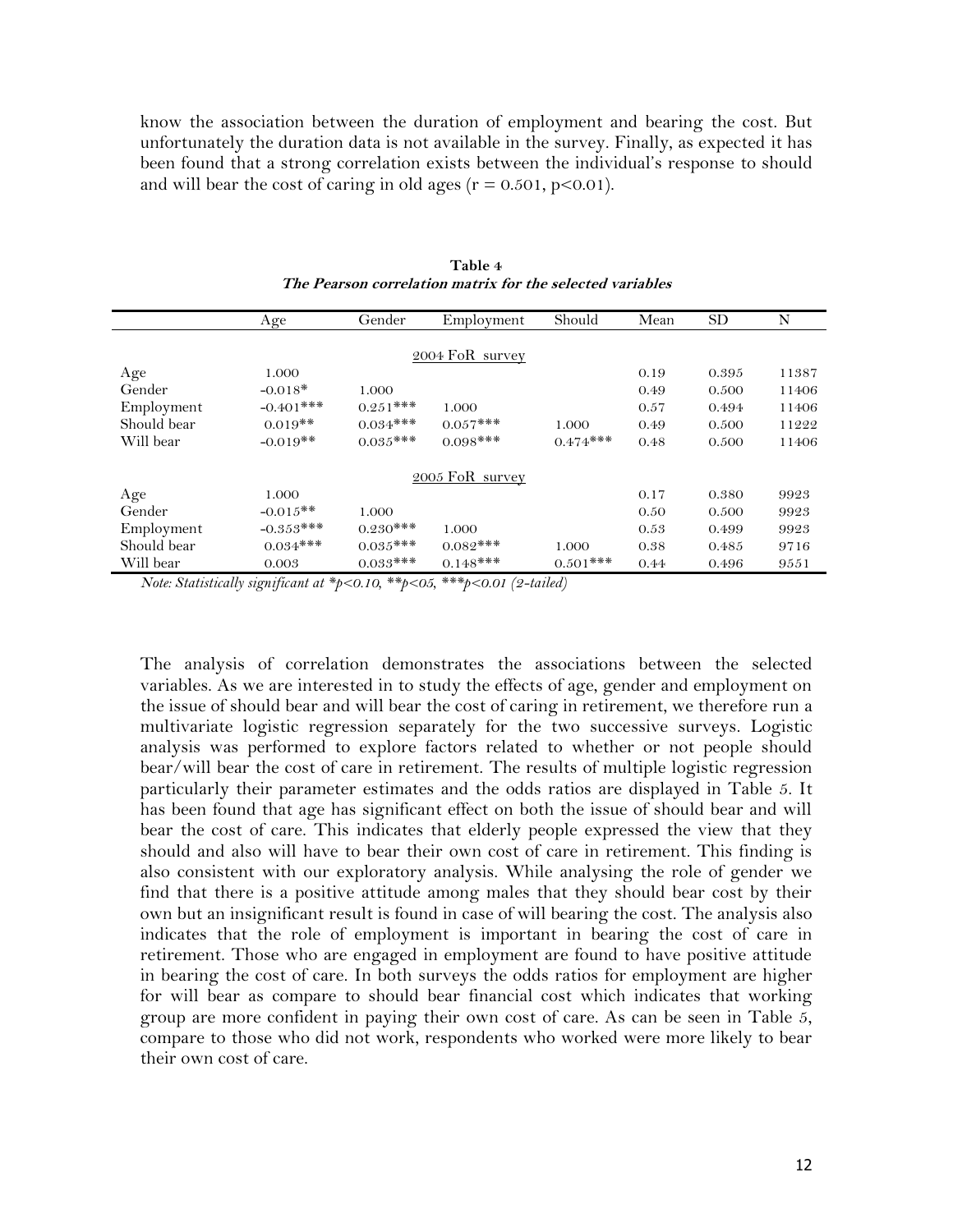|                                                                                                                                                                                                                                                                                                                                               |             | 2005 FoR survey                           |            |       |             |       |            |           |  |
|-----------------------------------------------------------------------------------------------------------------------------------------------------------------------------------------------------------------------------------------------------------------------------------------------------------------------------------------------|-------------|-------------------------------------------|------------|-------|-------------|-------|------------|-----------|--|
|                                                                                                                                                                                                                                                                                                                                               | Should bear |                                           | Will bear  |       | Should bear |       |            | Will bear |  |
| Characteristics                                                                                                                                                                                                                                                                                                                               | Parameter   | Odds                                      | Parameter  | Odds  | Parameter   | Odds  | Parameter  | Odds      |  |
|                                                                                                                                                                                                                                                                                                                                               | estimate    | ratio                                     | estimate   | ratio | estimate    | ratio | estimate   | ratio     |  |
| Age                                                                                                                                                                                                                                                                                                                                           |             |                                           |            |       |             |       |            |           |  |
| $18-59$ years                                                                                                                                                                                                                                                                                                                                 | Ref         | 1.000                                     | Ref        | 1.000 | Ref         | 1.000 | Ref        | 1.000     |  |
| $60+$ years                                                                                                                                                                                                                                                                                                                                   | $0.246***$  | 1.279                                     | $0.118**$  | 1.126 | $0.388***$  | 1.475 | $0.347***$ | 1.414     |  |
| Gender                                                                                                                                                                                                                                                                                                                                        |             |                                           |            |       |             |       |            |           |  |
| Female                                                                                                                                                                                                                                                                                                                                        | Ref         | 1.000                                     | Ref        | 1.000 | Ref         | 1.000 | Ref        | 1.000     |  |
| Male                                                                                                                                                                                                                                                                                                                                          | $0.070*$    | 1.072                                     | 0.037      | 1.038 | 0.042       | 1.043 | $-0.033$   | 0.968     |  |
| Working status                                                                                                                                                                                                                                                                                                                                |             |                                           |            |       |             |       |            |           |  |
| Not-working                                                                                                                                                                                                                                                                                                                                   | Ref         | 1.000                                     | Ref        | 1.000 | Ref         | 1.000 | Ref        | 1.000     |  |
| Working<br>$\mathbf{v}$ $\mathbf{v}$ $\mathbf{v}$ $\mathbf{v}$ $\mathbf{v}$ $\mathbf{v}$ $\mathbf{v}$ $\mathbf{v}$ $\mathbf{v}$ $\mathbf{v}$ $\mathbf{v}$ $\mathbf{v}$ $\mathbf{v}$ $\mathbf{v}$ $\mathbf{v}$ $\mathbf{v}$ $\mathbf{v}$ $\mathbf{v}$ $\mathbf{v}$ $\mathbf{v}$ $\mathbf{v}$ $\mathbf{v}$ $\mathbf{v}$ $\mathbf{v}$ $\mathbf{$ | $0.292***$  | 1.340<br>ste ste i<br>and the state state | $0.429***$ | 1.536 | $0.436***$  | 1.547 | $0.706***$ | 2.027     |  |

**Table 5 Factors affecting individual decision on the financial costs of caring in retirement for all 22 countries and territories**

*Note: Significant at \*p<0.10, \*\*p<05, \*\*\*p<0.01*

Having performed the global analysis, the study is also examined the effects of age, gender and employment at regional as well as at the country level. Age is found to have positive effect in North America, Europe and also in Middle East/Africa. However, it has a mixed effect in Asia. This can be partly explained by the fact that older people should and will have to bear their cost of care. On the other hand, Table 6 shows a completely opposite result in the case of Latin America. This indicates that care cost for older people should be or will be beard not by themselves but by other family members or by employers or by governments. There has been a clear gender difference in various regions. In Europe and North America, the effect is found to be negative whereas the gender effect is positive for Latin America, Middle East/Africa and Asia. This positive effect reflects an impression that males should and will pay their cost of care. Working status has a positive effect on bearing the cost of care in retirement which indicates that those who are engaged in current employment reported that they should bear and will bear their cost of care compared to those who do not work. This is found to be a common finding for the geographical regions under investigation (Table 6).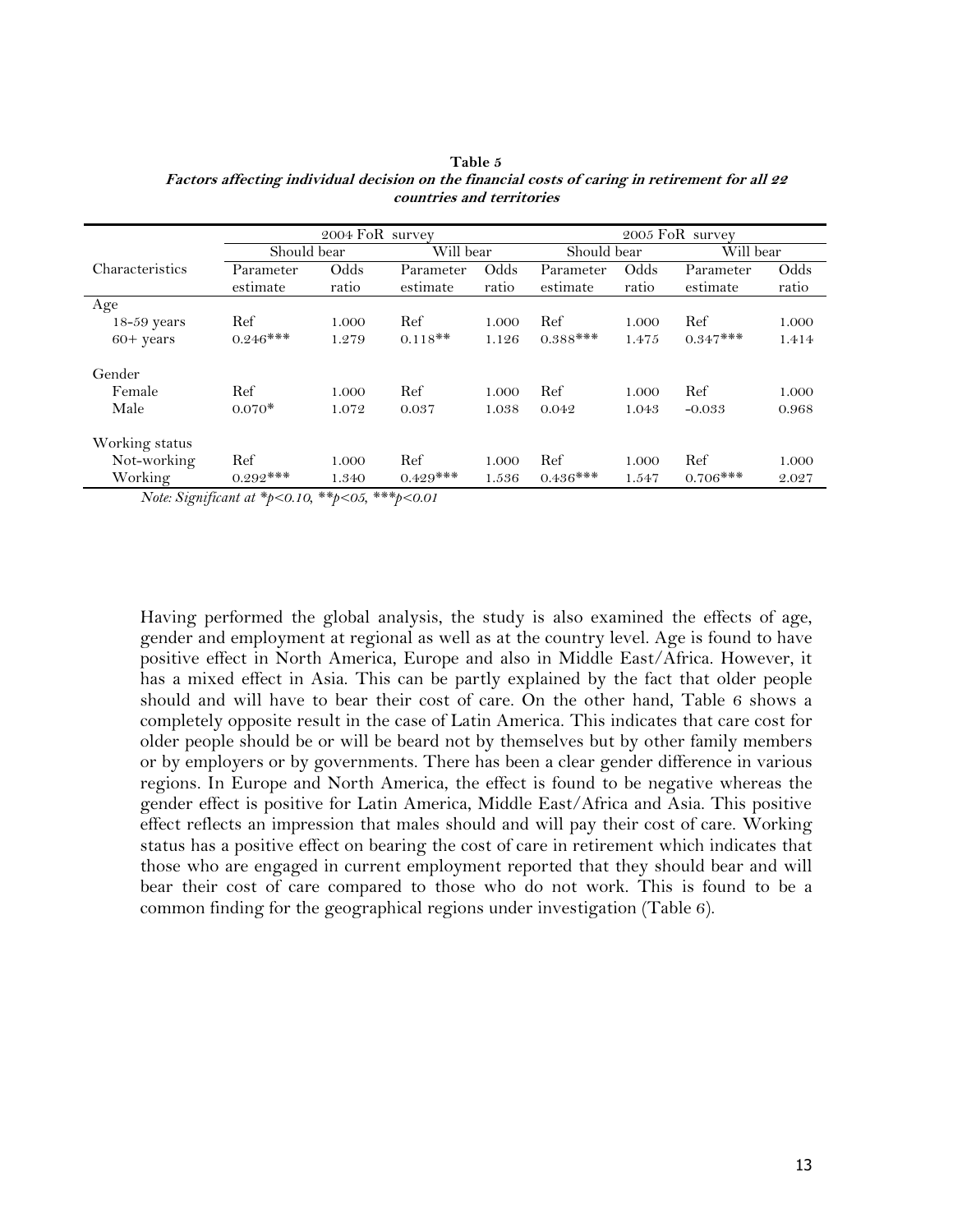|                      | 2004 FoR survey |       |                    |       | 2005 FoR survey |       |                    |       |
|----------------------|-----------------|-------|--------------------|-------|-----------------|-------|--------------------|-------|
|                      | Should bear     |       | Will bear          |       | Should bear     |       | Will bear          |       |
| Characteristics      | Parameter       | Odds  | Parameter          | Odds  | Parameter       | Odds  | Parameter          | Odds  |
|                      | estimate        | ratio | estimate           | ratio | $\rm estimate$  | ratio | estimate           | ratio |
| <b>North America</b> |                 |       |                    |       |                 |       |                    |       |
| Age                  | 0.086           | 1.089 | $0.242**$          | 1.274 |                 |       | Data not available |       |
| Gender               | $-0.122$        | 0.885 | $-0.141$           | 0.868 |                 |       |                    |       |
| Working status       | 0.089           | 1.093 | $0.498$ ***        | 1.646 |                 |       |                    |       |
| <b>Europe</b>        |                 |       |                    |       |                 |       |                    |       |
| Age                  | $0.487***$      | 1.627 | $0.345***$         | 1.411 | $0.572***$      | 1.773 | $0.359***$         | 1.432 |
| Gender               | $-0.095$        | 0.909 | $-0.269***$        | 0.764 | $-0.093$        | 0.911 | $-0.198$ ***       | 0.820 |
| Working status       | 0.118           | 1.148 | $0.600$ ***        | 1.823 | $0.140**$       | 1.150 | $0.713***$         | 2.041 |
| <b>Latin America</b> |                 |       |                    |       |                 |       |                    |       |
| Age                  | $-0.300**$      | 0.741 | $-0.323**$         | 0.724 |                 |       | Data not available |       |
| Gender               | 0.133           | 1.142 | 0.078              | 1.081 |                 |       |                    |       |
| Working status       | $-0.157$        | 0.855 | 0.071              | 1.074 |                 |       |                    |       |
| Middle East/Africa   |                 |       |                    |       |                 |       |                    |       |
| Age                  |                 |       | Data not available |       | 0.175           | 1.191 | $0.491***$         | 1.635 |
| Gender               |                 |       |                    |       | $0.540***$      | 1.716 | $0.635***$         | 1.887 |
| Working status       |                 |       |                    |       | $0.626***$      | 1.870 | $0.721***$         | 2.056 |
| Asia                 |                 |       |                    |       |                 |       |                    |       |
| Age                  | $0.275***$      | 1.317 | $-0.023$           | 0.977 | 0.106           | 1.112 | $-0.202$           | 0.817 |
| Gender               | $0.163***$      | 1.178 | $0.289***$         | 1.335 | 0.077           | 1.080 | 0.105              | 1.111 |
| Working status       | $0.535***$      | 1.707 | $0.341***$         | 1.406 | 0.552           | 1.737 | $0.413***$         | 1.512 |

**Table 6 Factors affecting individual decision on the financial costs of caring in retirement for various regions**

*Note: Significant at \*p<0.10, \*\*p<05, \*\*\*p<0.01*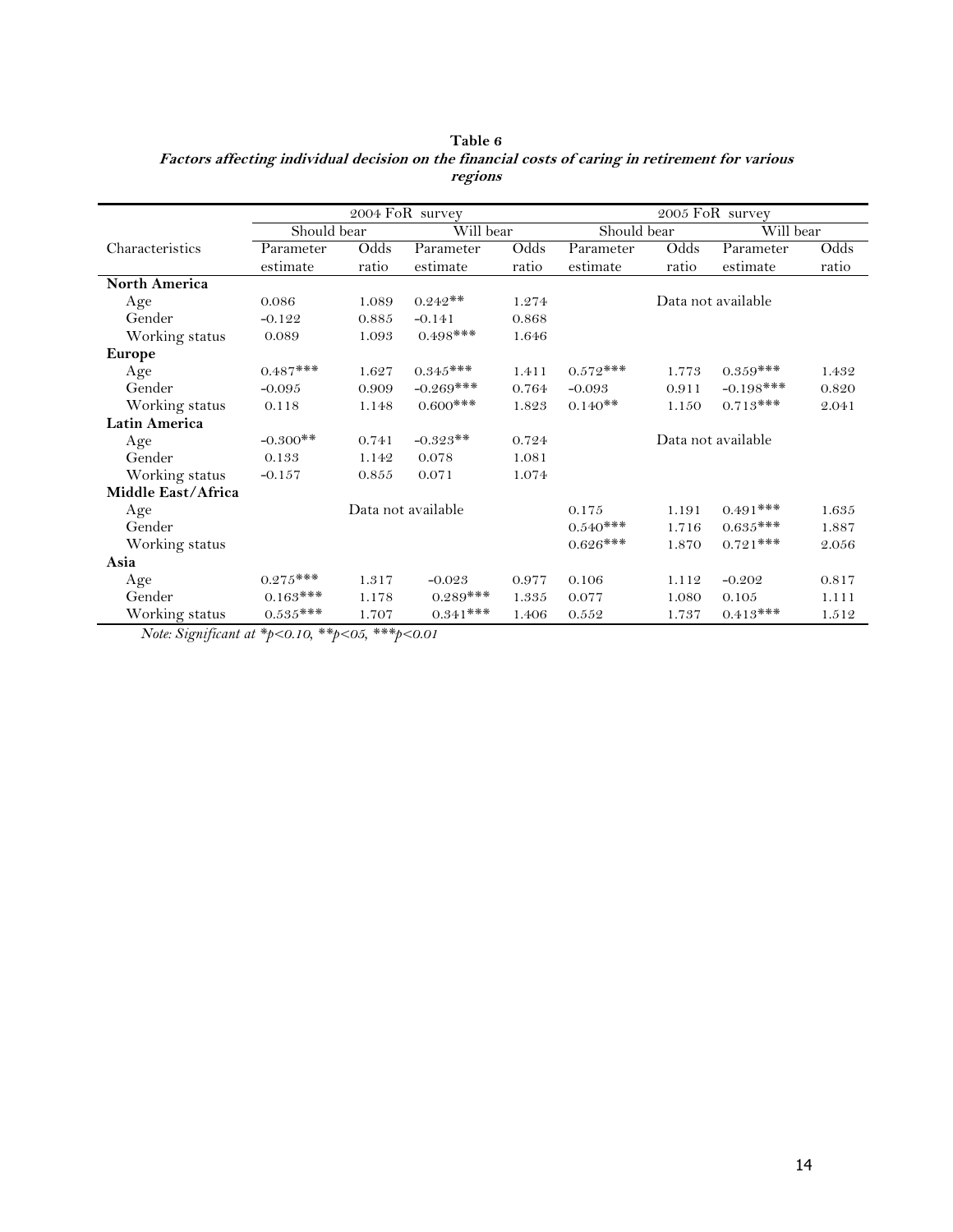The country level analysis also uses logistic regression and the results based on five countries (UK, France, Germany, Sweden and Japan) are presented in Table 7. The result clearly demonstrates existence of a country level variation. Age is found to have significant positive influence on should bearing cost of own care in Japan, UK and Germany. On the other hand, it has negative significant influence on will bearing the cost in Sweden in which elderly people's view that their cost will be beard by someone else. The effect of gender on should bearing own cost of care is found to be important for Japan. The positive sign implies an attitude that males should bear the cost. On the other hand, except UK, there has also been a positive influence on will bearing the cost for Japan. This analysis makes it clear that there is a gender difference in some countries and these are attributable to their socio, economic and cultural situations. It has been found that employment has a significant positive influence on should bearing the cost in Japan, however, a significant negative effect in case of Sweden. This may be attributable to due to better social security system in Sweden. On the other hand, while analyzing their impact on will bear the cost of care we find that current working status has a positive effect in the UK, France and Germany. These results help us to conclude those who engaged in employment will eventually bear their cost of care in old age. Moreover, it may be concluded that employment play significant role irrespective of geographical locations.

| Country | Characteristics |           | Should bear |           | Will bear   |
|---------|-----------------|-----------|-------------|-----------|-------------|
|         |                 | Parameter | Odds        | Parameter | Odds        |
|         |                 | estimate  | ratio       | estimate  | ratio       |
| UK      | Age             | 0.508     | $1.662$ *** | 0.608     | $1.837***$  |
|         | Gender          | $-0.209$  | 0.811       | $-0.397$  | $0.673***$  |
|         | Working status  | 0.279     | 1.322       | 0.733     | $2.082***$  |
| France  | Age             | 0.286     | 1.332       | $-0.104$  | 0.901       |
|         | Gender          | 0.027     | 1.027       | $-0.182$  | 0.833       |
|         | Working status  | $-0.167$  | 0.846       | 0.386     | $1.471$ *** |
| Germany | Age             | 0.629     | $1.875***$  | 0.157     | 1.170       |
|         | Gender          | 0.094     | 1.098       | 0.033     | 1.034       |
|         | Working status  | $-0.103$  | 0.902       | 0.746     | $2.109***$  |
| Sweden  | Age             | 0.018     | 1.018       | $-0.488$  | $0.614***$  |
|         | Gender          | $-0.012$  | 0.988       | $-0.041$  | 0.959       |
|         | Working status  | $-0.567$  | $0.567***$  | 0.181     | 1.199       |
| Japan   | Age             | 0.295     | $1.343**$   | $-0.055$  | 0.946       |
|         | Gender          | 0.334     | $1.397***$  | 0.495     | $1.640***$  |
|         | Working status  | 0.307     | $1.359**$   | 0.085     | 1.088       |

**Table 7 Factors affecting individual decision on the financial costs of caring in retirement for selected countries and territories in FoR surveys**

*Note: Significant at \*p<0.10, \*\*p<05, \*\*\*p<0.01*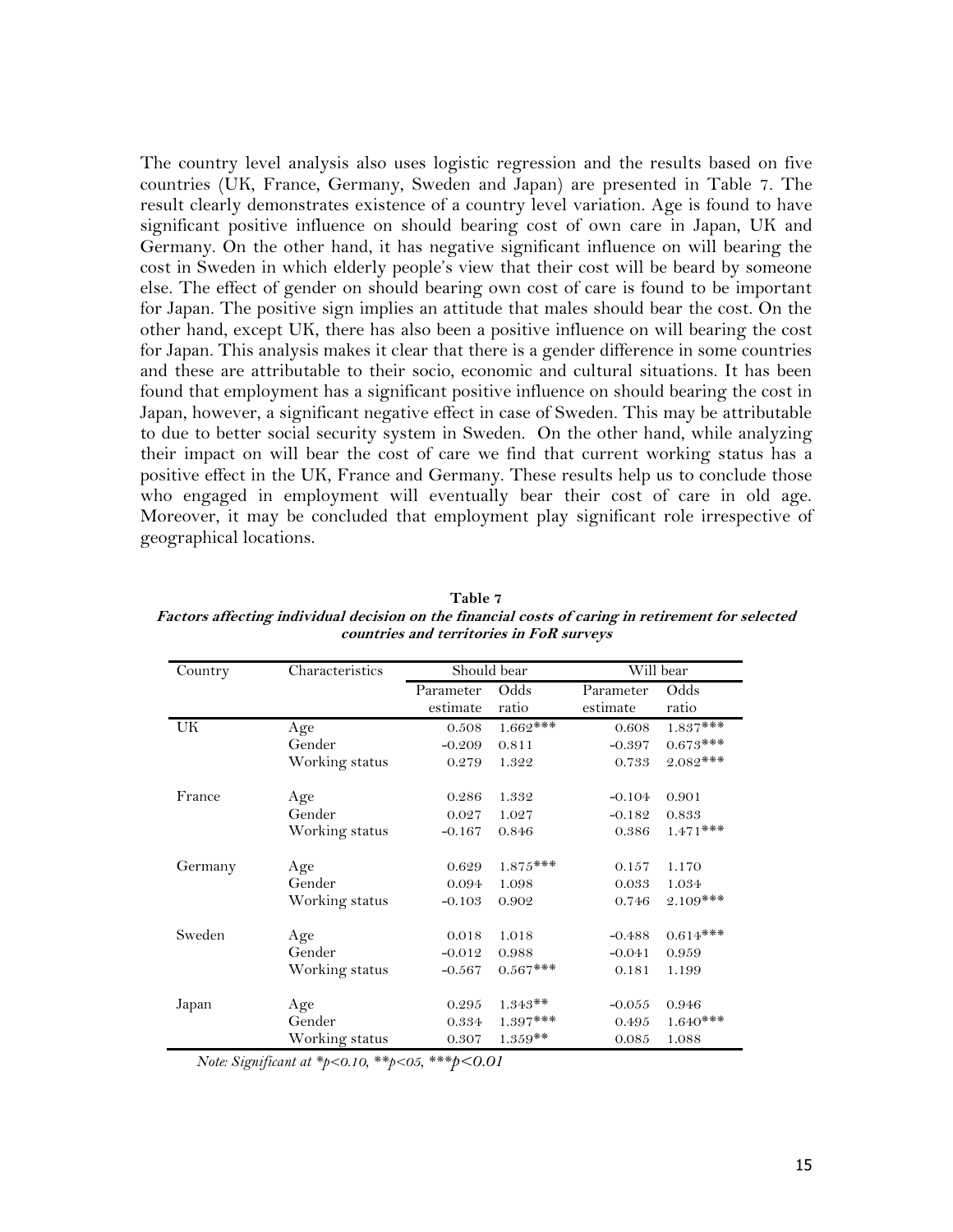# **Conclusions**

In an ageing society, issues related to financial support and elderly care are growing in almost everywhere. Researchers and policy-makers are working together to find out the best possible solutions and to move the society forward. Although the care and support for elderly persons may vary for various settings with respect to the socio-economic, demographic and cultural context of individual, one thing however common is that human being needs family support when they age.

In this paper, we have highlighted some of the important results derived from the recent HSBC global ageing surveys. The main purpose of this study has been to identify the influences of age, gender and employment on the financial responsibility of care in retirement. This study examined various levels of analysis such as aggregate, regional and country level. From these analyses one can conclude that age, gender and employment have significant influence on the perception of bearing the cost of care in retirement. Findings from this study provide a unique insight into people's attitudes and perceptions towards bearing the cost of care in later life. Some of the results are different from others may be because of the cultural norms of the settings and also because of the variations between state to state system particularly the social security system.

In short, we draw the following conclusions:

- Attitudes towards old age and retirement provide a general picture across the globe. It varies across countries, geographical regions and more precisely between age and gender.
- There is a clear confidence gap among consumers with respect to their attitudes towards bearing the cost of care in retirement. Age, gender and employment status of respondents are found to be important characteristics in responding such attitudes. They remain so important even controlling for country and geographical boundaries.
- People in the UK are more aware that they will ultimately bear their cost of care in old age compare to other selected countries.

Like any research this study also suffers from some limitations. In both surveys, a limited number of questions were asked to individuals and hence we have limited variables. This result will inspire researchers to carry out further studies incorporating other important variables such as type of job and duration of employment with national representative samples for countries.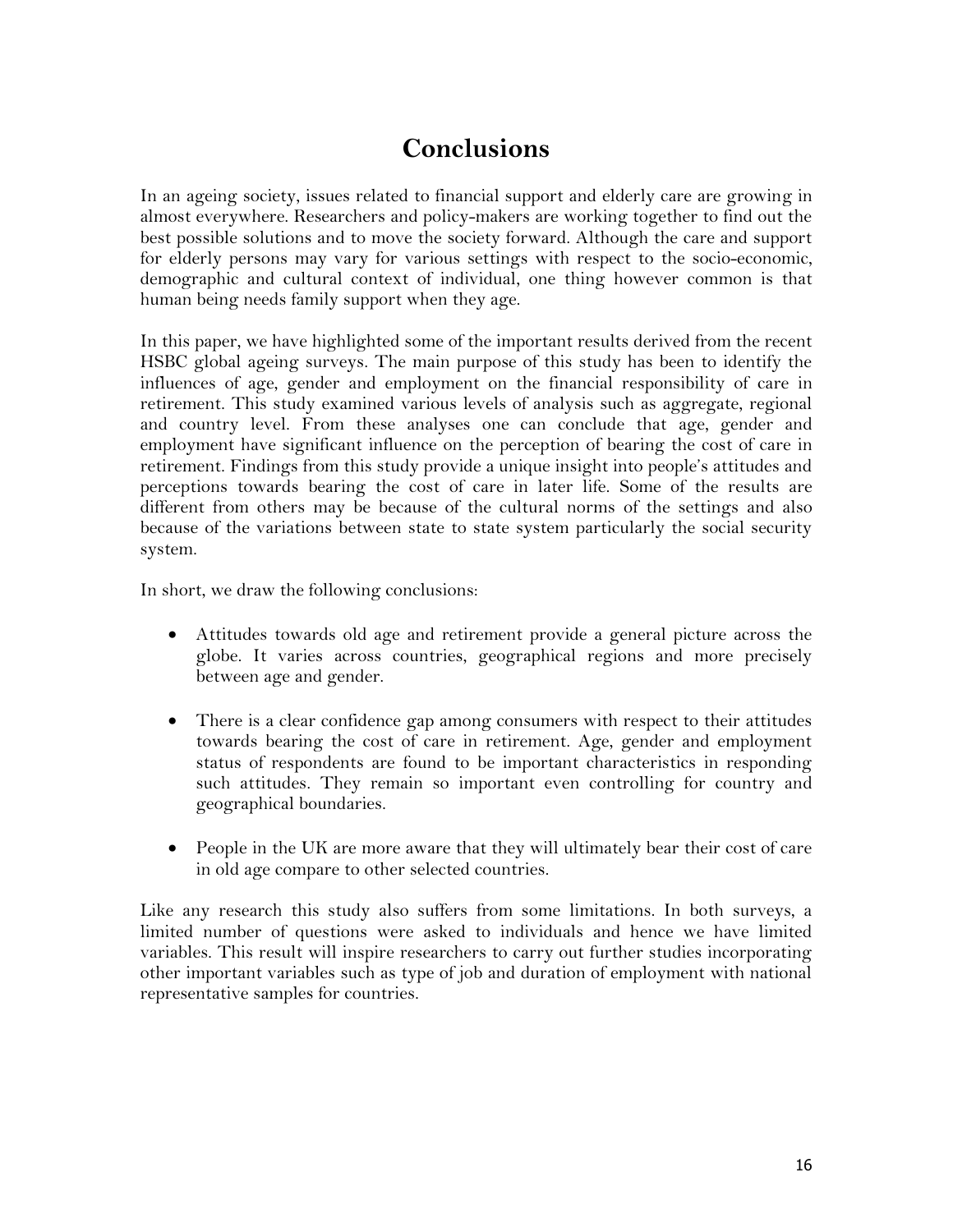### **Acknowledgements**

This research is a part of joint collaboration between the Oxford Institute of Ageing and the HSBC Bank Plc for promoting the understanding of ageing issues across the globe. Authors gratefully acknowledge the financial support of HSBC to carry out research at the Oxford Institute of Ageing, University of Oxford. An earlier version of the paper was presented at the UK Radical Statistics Group Annual Conference held in Edinburgh, 1 March 2008.

### **References**

- Aboderin, I. (2004). Intergenerational family support and old age economic security in Ghana, pp 210-229. In Lloyd-Sherlock, P. (ed.), *Living Longer: Ageing, Development and Social Protection.* London: Zed Books.
- Alber, J and Kohler, U. (2004). *Quality of life in Europe: Health and care in an enlarged Europe. Summary findings*, Dublin: European Foundation for the Improvement of living and working conditions.
- Attias-Donfut, C. and Wolff, F.C. (2000). The redistributive effects of generational transfers. In: Arber, S. and Attias-Donfut, C. (eds.) *The myth of generational conflict. The family and state in ageing societies*. Routledge, London, pp 22-46.
- Attias-Donfut, C., Ogg, J. and Wolff, F. (2005). European patterns of intergenerational financial and time transfers. *European Journal on Ageing* **2**:161-173.
- Blazer, D.G., Hybels, C.F. and Pieper, C.F. (2001). The association of depression and mortality in elderly persons: A case for multiple, independent pathways. *Journal of Gerontology: Medical Sciences* 56A, No. 8, M505-M509,
- Biswas, P., Kabir, Z.N., Nilsson, J. and Zaman, S. (2006). Dynamics of health care seeking behaviour of elderly people in rural Bangladesh, *International Journal of Ageing and Later Life* 1(2):69-89.
- China Research Centre on Ageing (1992). *Survey data on China support system for elderly*. Beijing: China Research Centre on Ageing.
- Comas-Herrera, A., Pickard, L., Wittenberg, R., Davis, B. and Darton, R. (2003). *Future demand for long-term care, 2001 to 2031: Projection of demand for long-term care for older people in England*. PSSRU Discussion Paper 1980, Personal Social Services Research Unit, London School of Economics and Social Science.
- Craegmoor Healthcare (2007). *Older people unclear over cost of care*, http:/[/www.craegmoor.co.uk.](http://www.craegmoor.co.uk/)
- Donnelly, F.X. and Bouffard, K. (2004). *Families pay the price for ageing parents*. The Detroit News, http://detnews.com
- Dossey, B. (1997). Complementary and alternative therapies for our ageing society. *Journal of Gerontology & Nursing* 23(19):45-51.
- Fei, H. (1989). *Rural development in China: Prospect and retrospect*. Chicago, IL: The University of Chicago.
- Harper, S. (2006). *Ageing societies: myths, challenges and opportunities*. New York: Hodder Arnold.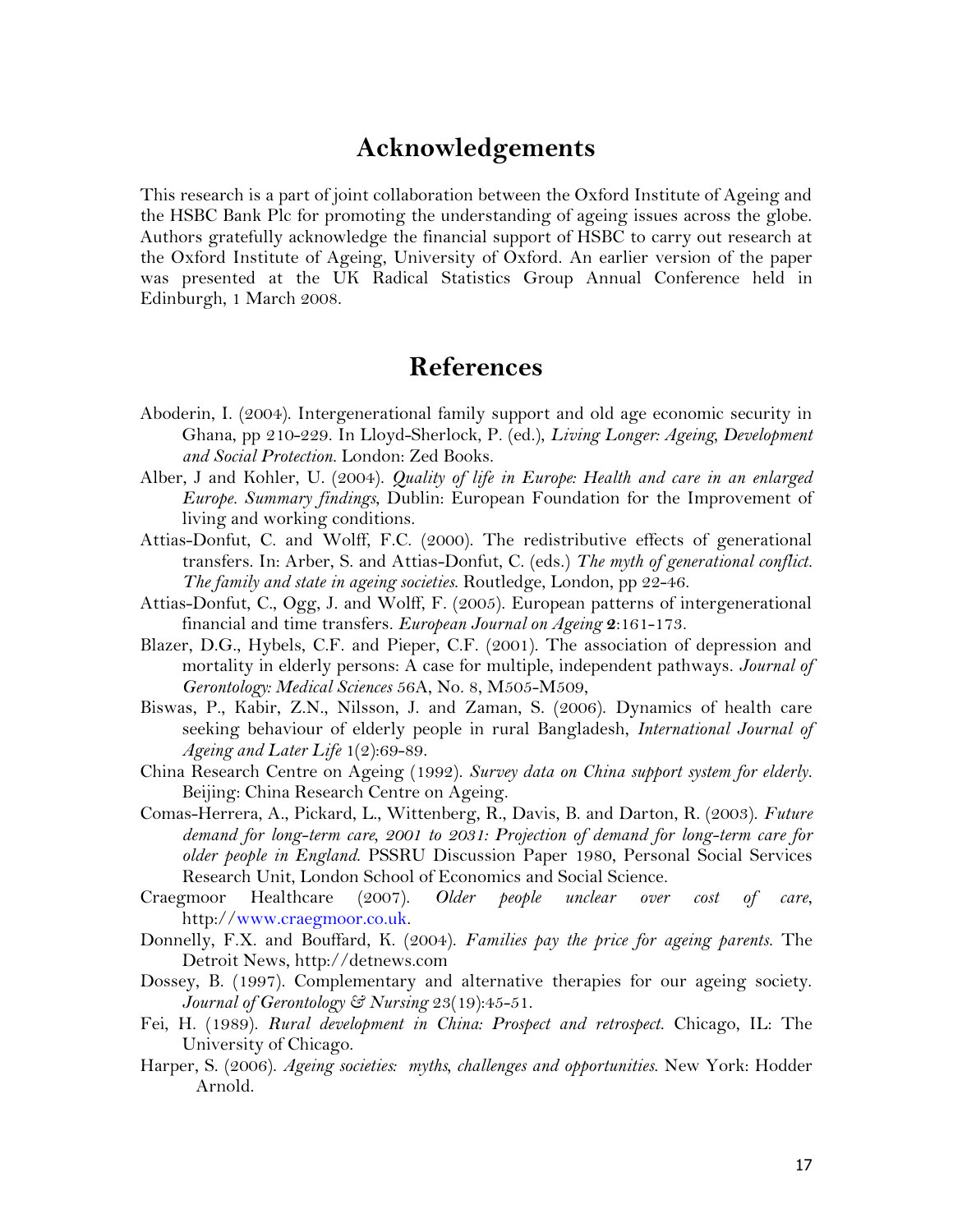- HelpAge International (2000). *Uncertainty Rules Our Lives: The Situation of Older People in Bangladesh*. HelpAge International regional Development Centre, Chiang Mai, Thailand.
- Help the Aged (2007). Facts and figures: global ageing, London. <http://www.helpage.org/News/Mediacentre/Factsandfigures>
- Hoff, A. (2007). Patterns of intergenerational support in grandparent-grandchild and parent-child relationships in Germany. *Ageing and Society* 27:643-665.
- Hoff, A. (2006). *Lone mothers between the welfare state and informal support: A cross-national comparison of Germany and the United Kingdom*. London: The Edwin Mellen Press.
- Horton, C. (2008). Cash shortfall for Scotland"s free care. The Guardian, Friday February1, UK.
- Hosmer, D.W. and Lemeshow, S. (2000). *Applied logistic regression*. Wiley, New York.
- HSBC (2006a). The future of retirement: what the world wants, London: HSBC Group Head Office. *[www.thefutureofretirement.com](http://www.thefutureofretirement.com/)*
- HSBC (2006b). The future of retirement: what the people want, London: HSBC Group Head Office. *[www.thefutureofretirement.com](http://www.thefutureofretirement.com/)*
- HSBC (2006c). The future of retirement: what business want, London: HSBC Group Head Office. *[www.thefutureofretirement.com](http://www.thefutureofretirement.com/)*.
- Kabir, Z.N., Szebehely, M. and Tishelman, C. (2002). Support in old age in the changing society of Bangladesh. *Ageing and Society* 22:615-636.
- Kalam, I.M.S and Khan, H.T.A. (2006). Morbidities among older people in Bangladesh: Evidence from an ageing survey, *BRAC University Journal* 3(2):75-83.
- Kalam, I.M.S and Khan, H.T.A. (2007). Determinants of health status of elderly people in Bangladesh, *Asian Profile* 35(1):71-82. .
- Khan, H.T.A. and Raeside, R. (1997).
- Khan, H.T.A. and Leeson, G.L. (2008). Attitudes towards bearing the cost of care in later life: *Evidence from the HSBC Global Ageing Study on the Future of Retirement.* Paper presented at the Radical Statistics Annual Conference held at Edinburgh, March 1.
- Khan, H.T.A. and Leeson, G.L. (2006). The Demography of Ageing in Bangladesh: *A Scenario Analysis of Consequence*, *Hallym International Journal of Ageing* **8**(1):1-21.
- Kinsella, K. and Philips, D.R. (2005). Global ageing: The challenge of success. *Population Bulletin* 60(1):40.
- Kotlikoff, L.J. and Burnes, S. (2004). The coming generational storm. Cambridge, MA: MIT press.
- Kreager, P. (2006). Migration, social structure and old-age support networks: a comparison of three Indonesian communities, *Ageing and Society*, **26**:37-60.
- Ikels, C. (1990). Family caregivers and the elderly in China. In D.E. Biegel & A. Blum (eds), *Ageing and care giving theory, research, and policy* (pp. 270-284). Newbury Park, CA: Sage.
- Li, H and Tracy, M.B. (1999). Family support, financial needs, and health care needs of rural elderly in China: A field study. *Journal of Cross-Cultural Gerontology* 14(4):357-371.
- Johnson, R.W. and Lo Sasso, A.T. (2000). *Parental care at midlife: Balancing work and family responsibilities near retirement*. Brief Series No. 9, Urban Institute, Washington.
- Leeson, G.W. and Khan, H.T.A. (2007). Factors affecting intergenerational financial, help and care transfers: Evidence from a global ageing survey. Paper presented at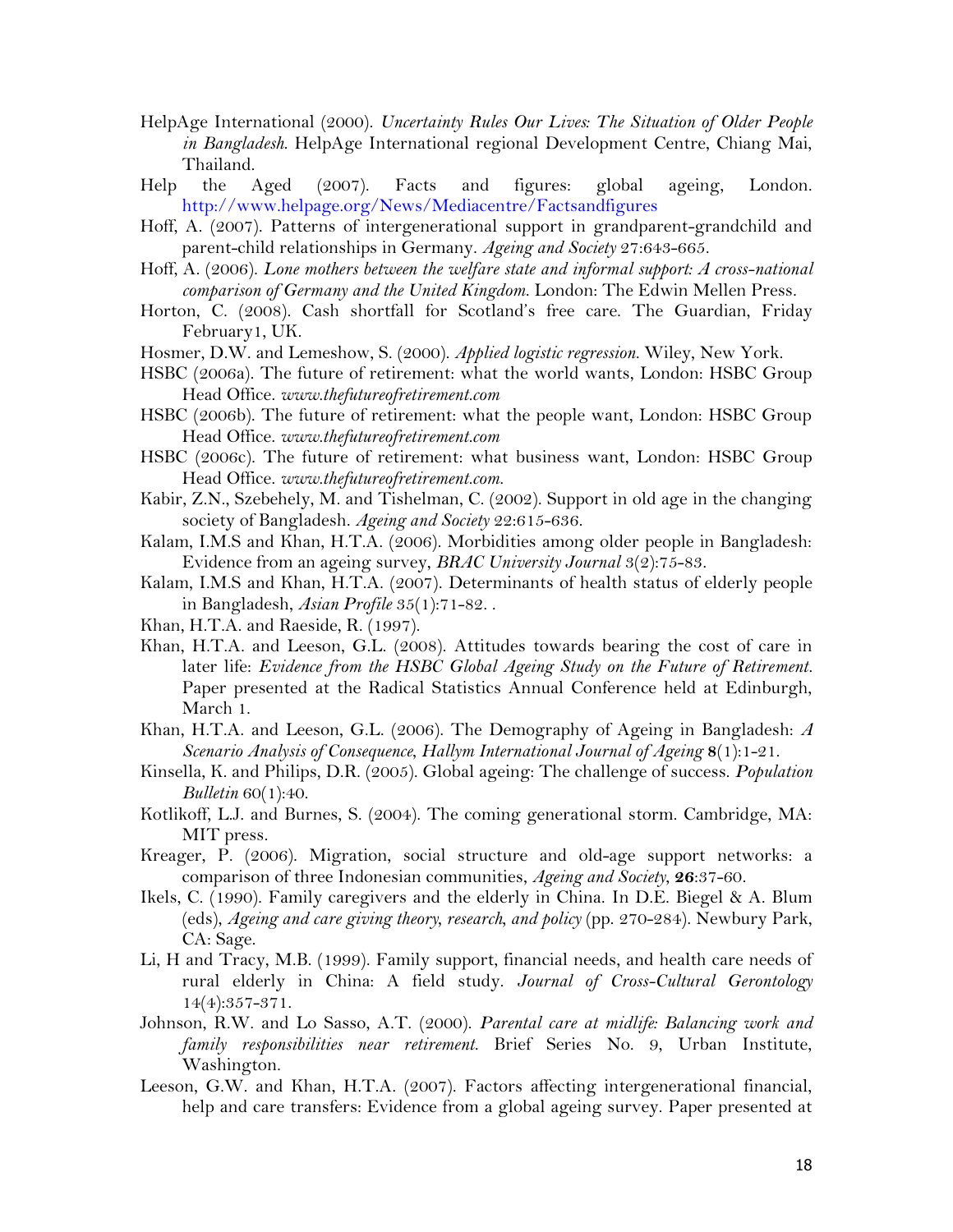the NSC-IIAS conference on Public and private old-age security arrangements in Asia and Europe, 5-7 September, Den Haag, the Netherlands

- Lee, Y. and Xiao, Z. (1998). Children"s support for elderly parents in urban and rural China: Results from a national survey. *Journal of Cross-Cultural Gerontology* **13**:39- 62.
- Levene, T. (2005). Pay more or pay price in old age. The Guardian, Saturday, November 12, UK.
- Lloyd-Sherlock, P. (2000). Population ageing in developed and developing regions: Implications for health policy. *Social Science and Medicine* 51:887-895.
- Lloyd-Sherlock, P. (2006). Identifying vulnerable older people: Insights from Thailand. *Ageing and Society* **26**:81-103.
- Lo Sasso, A.T. and Johnson, R.W. (2002). Does informal care from adult children reduce nursing home admissions for the elderly?, *Inquiry* 39(3):279-97.
- Lutz, W., Samir KC, Khan, H.T.A., Scherbov, S. & Leeson, G.W. (2007). *Future ageing in South-East Asia: Demographic trends, Human Capital and Health Status*, Interim Report IR-07-026, IIASA.
- Martin, L.G. (1990). The status of South Asia"s growing elderly population. *Journal of Cross-Cultural Gerontology* 5:93-117.
- MacErlean, N. (2006). Growing concern over provision of long-term care sparks campaign. The Observer, Sunday, July 30, UK.
- McCallum, J. (1989). Need versus status in services for the elderly in China. In: *Population Ageing in China*. The Institute of Population Studies, Chinese Academy of Social Sciences, Beijing: New World Press.
- McGuire, A. and Serra, V. (2005). The cost of care. Is there an optimal level of expenditure?

*International Health* 27(1).

- Morley, J.E. and Flaherty, J.H. (2002). It's never too late: Health promotion and illness prevention in older persons. *Journal of Gerontology: Medical Sciences*, 57A, No. M338-M342.
- Moser, C. (1998). The asset vulnerability framework: reassessing urban poverty reduction strategies. *World Development* **26**: 1-19.
- Motel-Klingebiel, A. and Arber, S. (2006). Population ageing, genders and generations. *International Journal of Ageing and Later Life* 1(2):7-9.
- Netten, A. and Curtis, L. (2002). *Unit costs of health and social care 2002*, Personal Social Services Research Unit, University of Kent.
- Netten, A., Bebbington, A., Darton, R. & Forder, J. (2001). *Care homes for older people: facilities, residents and costs*. Volume 1, Personal Social Services Research Unit (PSSRU), University of Kent at Canterbury.
- Ormston, R. and Curtice, J. (2007). *Different policies, different priorities? Comparing public attitudes to personal care and patient choice in England and Scotland*. Scottish Centre for Social Research, Edinburgh.
- OECD (1996). Organisation for Economic Cooperation and Development. *Ageing in OECD countries. A critical policy challenge.* OECD Social Policy Studies No. 20, Paris.
- Plsek, P.E. and Greenhalgh, T. (2001). Complexity science: the challenge of complexity in health care. *British Medical Journal* 323(7313):625-628.
- Price, D. (2006). Gender and generational continuity: Breadwinners, caregivers and pension in the UK. *International Journal of Ageing and Later Life* 1(2):31-66.